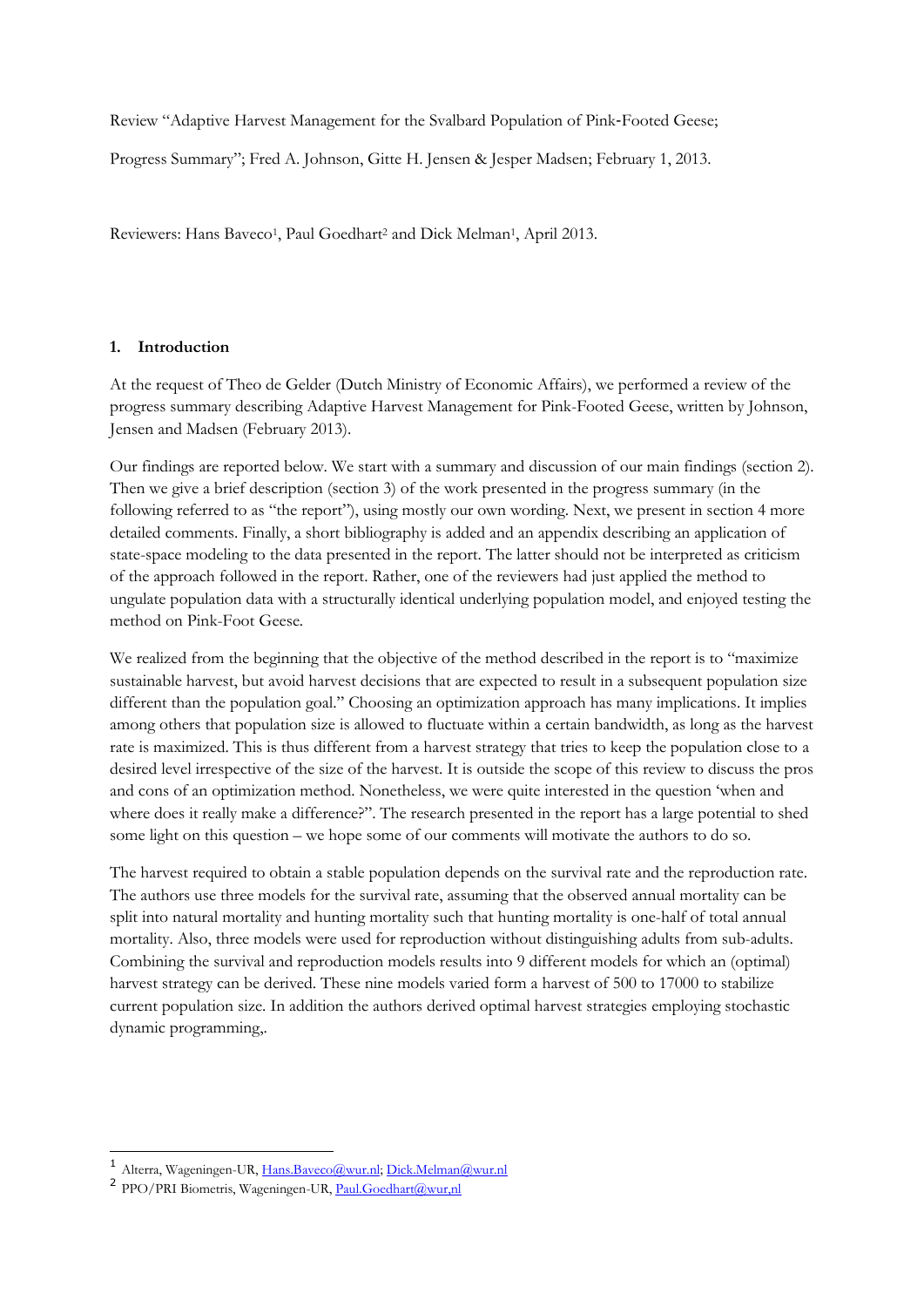### **2. Key Comments and Discussion**

First of all, we conclude that the authors are developing a very promising approach to determine harvest rates for use in adaptive management of the Pink-Footed geese, based on harvest maximization. They succeed in striking a good balance between simplicity and realism of models, as well as in exploiting all of the empirical data sources.

The report provides information on 3 aspects of the adaptive harvest management for Pink-Footed geese, a) the selection of models with their structural definition, the determination of model coefficients and their goodness of fit on the monitoring data; b) the calculation of optimal harvest rates for each possible state of the system (population and important environmental variables); c) the application and integration of the calculated optimal harvest rates in an adaptive harvest management cycle of e.g., three years.

# *Models*

The authors are bound to use a two stage population model, because their statistical methodology does not allow to estimate parameters of a three stage model. We suggest a possible alternative way (statespace modeling, see Schaub and Abadi, 2011; Buckland et al., 2004) to estimate model coefficients for each of the 9 models discussed in the report, and thus enabling the use a three stage model. The statespace modeling approach would allow estimation of natural survival rates and avoid the a-priori assumption that harvest mortality amounts to one-half of total mortality. It also provides a structured way to incorporate additional data becoming available with continued monitoring. Also the capture-recapture based data used in the report, could be incorporated in the suggested approach.

### *Optimal harvest rates*

For the determination of optimal harvest rates we trust that the implementation of the method (stochastic dynamic programming) is correct (in theory, this could be checked from the source-code, by a person with hands-on experience with the program).

From the text in the report we find it hard to grasp the exact meaning/definition of optimal harvest rates (see some of our comments to section V). A precise definition in words would help, in particular to understand the implications the choice of specific options/settings in the optimization method will have for application of the results in an adaptive harvest management cycle. Our current understanding is that optimal harvest rate depends on current state of the system (population and environment) and is the rate of harvesting that maximizes – when exerted over a long period (infinity?) with stochastic fluctuations in demographic rates and some environmental variables – harvest under the condition that the total population stays around a target level (e.g. 60k with standard deviation 10k, which seems rather large to us).

Regarding the weighting of the models, the text suggests that weights are adjusted during the optimization process. On the other hand, it is stated everywhere that results apply to the situation with equal weights assigned to models. This brings us to the more theoretical question whether it is more clear/insightful to calculate a weighted average harvest rate over 9 models in every step of the optimization program, or to compare optimal harvest rates calculated for each model separately. As an alternative an uncertainty analysis using a simple single model, e.g. with a single survival and reproduction parameter and no density dependence, could be performed.

### *Adaptive harvest management*

Missing from the report is a proposal for the way to integrate optimal harvest rates in a three-year management cycle. In the end, it is this aspect that will allow us to judge the usefulness of the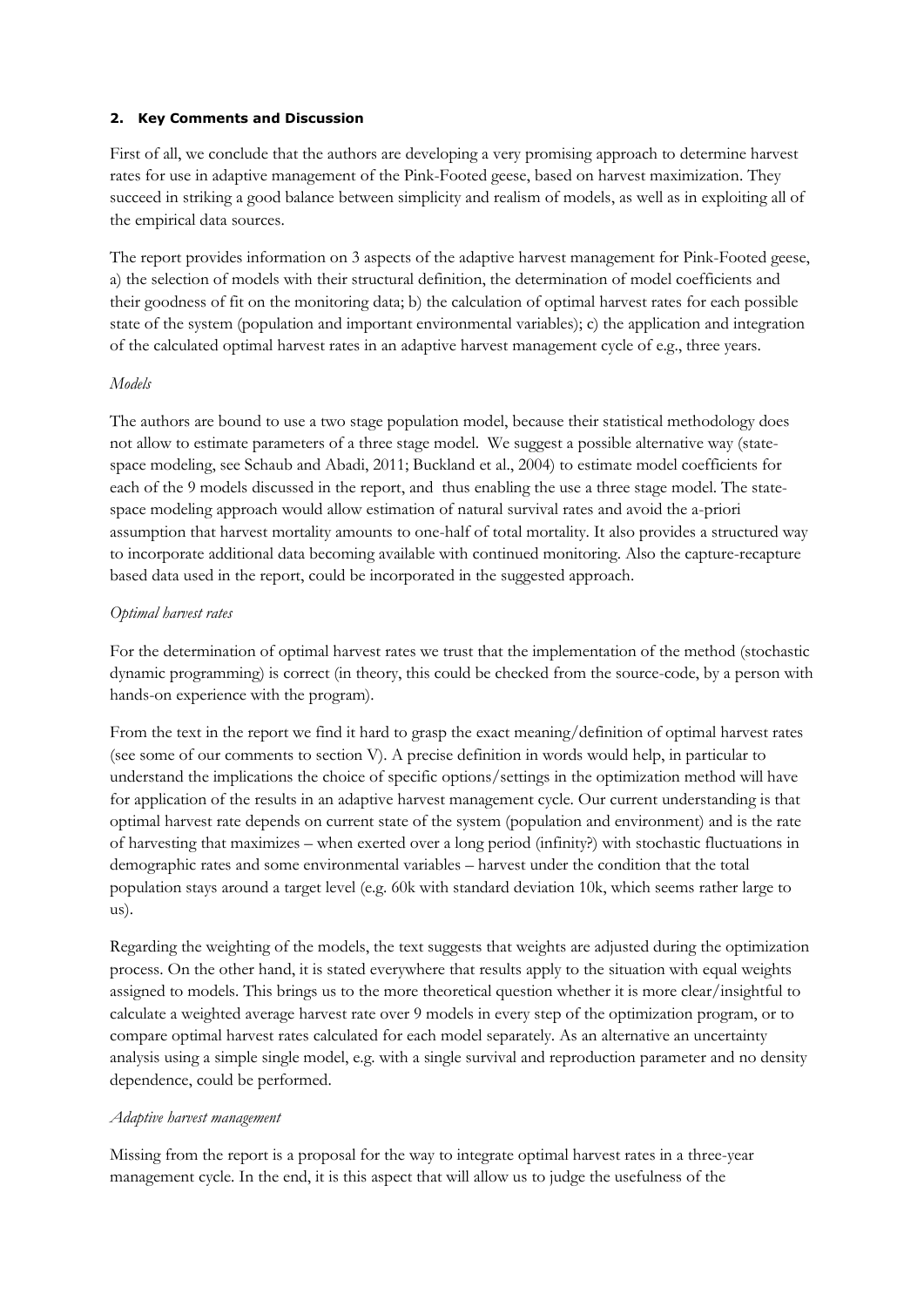optimization approach, and to evaluate whether its clear advantages outweigh its drawbacks (complexity of the methodology). To us, it is not immediately clear whether this is the case. Optimal harvest rates given a current state of the system are (if understood correctly) based on a kind of expected/average/uncertain future (accounting for environmental stochasticity like the number of warm days in May and for random variation in demographic rates). The realization in the three years of the management cycle following the choice of an optimal harvest rate will always be a particular sequence, of e.g., 2 warm May months and 1 cold. In hindsight, the adopted management action (a particular harvest rate) will not be optimal at all. Of course, AHM is adaptive, and designed to handle this situation by adjusting the harvest rate to one that is considered optimal for the updated system state, and also by updating the weight given to each model (if more than one) by a new fit of models on the extended set of monitoring data. But it also begs the question whether the proposed harvest rate really needs to be the long term optimal one and cannot be replaced by a harvest rate obtained from a simpler, non-optimizing modeling approach, e.g., 3 year stochastic simulations projecting population size and structure for a range of harvest rates, with each of the nine models.

In general it would be interesting to get a feeling for the added value of the optimization approach. Comparison of results for the nine models in a stable state at 70k (discussed in the upper part of page 14) with Monte Carlo simulation results of optimal harvest rates (Table 2 on page 19) could be enlightening in this respect. However, a systematic comparison is not possible based on the information provided in the report.

The importance/relevance of applying an optimization approach could be tested by comparing the results for harvest maximization, as described in the report, with results for harvest minimization. This would give us direct information on the range of outcomes using an optimization approach. When the bandwidth between maximized and minimized harvest is small, optimization is not really worth the trouble. In addition it would make the methodology useful for the management of e.g., more numerous species, like the steadily increasing breeding population of Greylag geese in the Netherlands, where managing the population with minimal hunting effort appears to be more of an issue.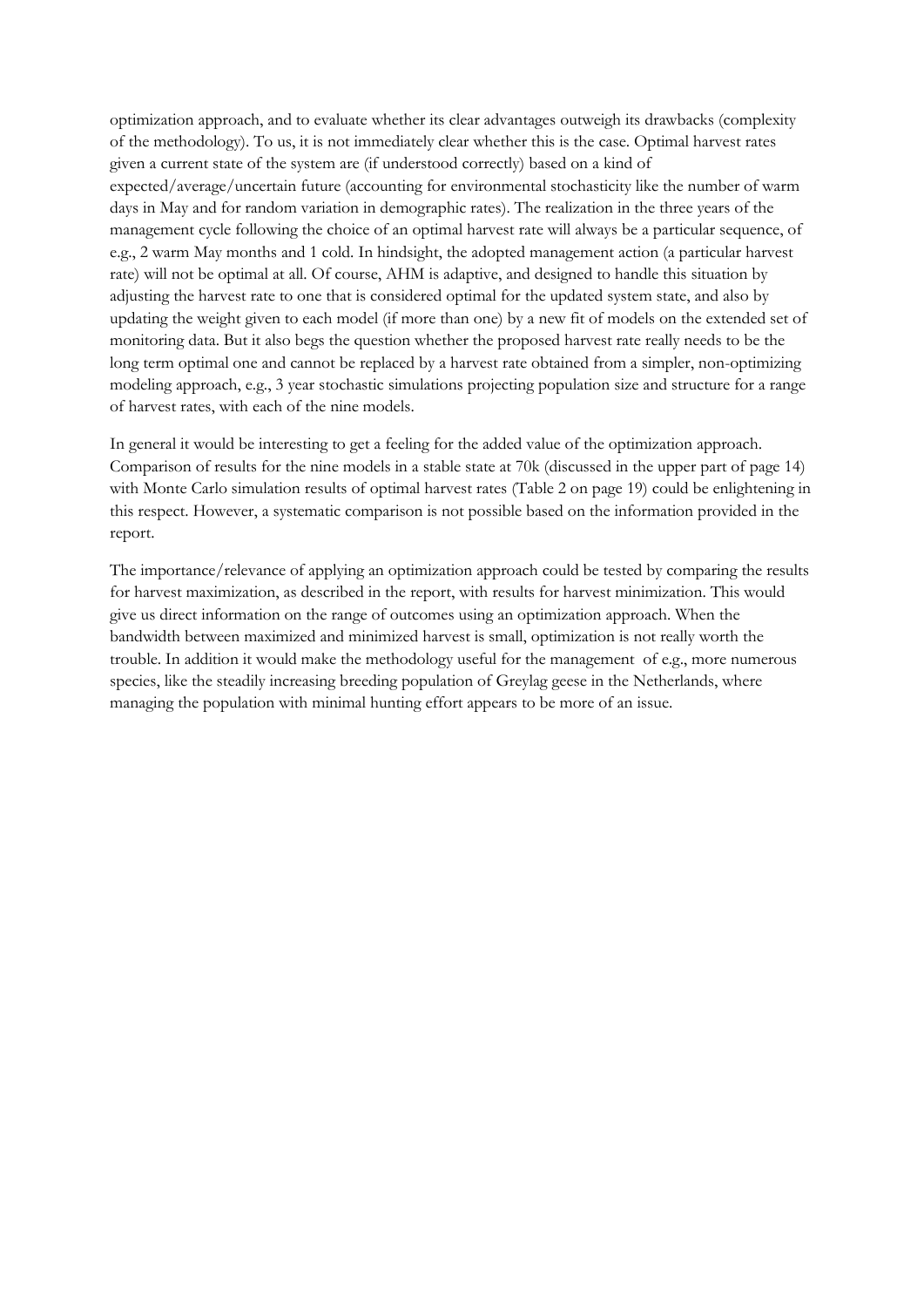### **3. Summary of the Work**

We go through the 6 main sections of the document and briefly describe the analyses performed by authors (in the following referred to as JJM) and the results that were obtained.

# I. Data

JJM give an overview of the compiled relevant demographic and weather data. These refer to

- **Abundance**. Estimates based on counts (around November 1; from 1965; DK, NL and B) and on capture-recapture (neck-banding during spring migration, re-sighting during migration and wintering periods; 1991-2003). Both estimates highly correlated  $(r=0.68)$ ; capture-recapture estimates on average 6 % higher.
- **Survival**. From capture-recapture data (neck-banding; survival first 10 months; 1990-2002), scaled to annual survival. Partitioned into Nov-Jan en Feb-Oct periods. Important assumptions: harvest mortality additive to natural mortality & harvest mortality representing one-half of total mortality. JJM note that this might not be the case for recent years (harvest pressure likely increased in N and DK). No mention of age-dependent survival.
- **Harvest**. Estimates from DK (1990-2010) and N (2001-2010). No discussion of reliability here.
- **Reproduction**. Proportion of juveniles in the population and observations of average brood size in autumn (DK and NL, from 1980). Proportion is used as an indicator of reproductive success in the preceding breeding season.
- Weather Covariates. Snow cover in late May is expected to have an impact on breeding effort. Proxies (highly correlated with snow cover) are: number of days in May with mean temperature above  $0 \text{ C (TempDays)}$  & cumulative mean daily temperature sum above  $0 \text{ C (TempSum)}$ .

# II. The Annual Cycle of Pink-Footed Geese

In this section JJM formulate a simple 3-stage model, with age-classes juveniles (Y), sub-adults (SA) and adults (A), and investigate whether the available estimates of annual survival (1990-2002) and reproduction more or less reproduce the changes in population size observed in the population census. The one-step ahead predictions of total population size for these 13 years are compared to observed (census) population size, in Figure 3. The observation that the slope of a line fit through the points in the graph is not significantly different from 1, suggests that survival and reproductive estimates were unbiased.

The 3-stage model is simplified to a 2-stage model, with the age-classes juveniles (Y) and sub-adults + adults (A), for use in the calculations of state-dependent harvest strategy (optimal harvest rate depending on extant population size and environmental conditions). The model is defined in two equations

$$
A_{t+1} = (A_t + Y_t)\theta_t(1 - h_t)
$$
  

$$
Y_{t+1} = (A_t + Y_t)\theta_t(1 - h_t)R_t
$$

With  $R_t = \frac{p}{1}$  $\frac{p_{t+1}}{1-p_{t+1}}$  (p is the fraction of juveniles in the November population),  $\theta_t$  the survival rate, and h<sub>t</sub> the hazard rate at time t. From the transition equations, the harvest of adults and of young can be calculated as

$$
H_t^A = (A_t + Y_t)\theta_t h_t
$$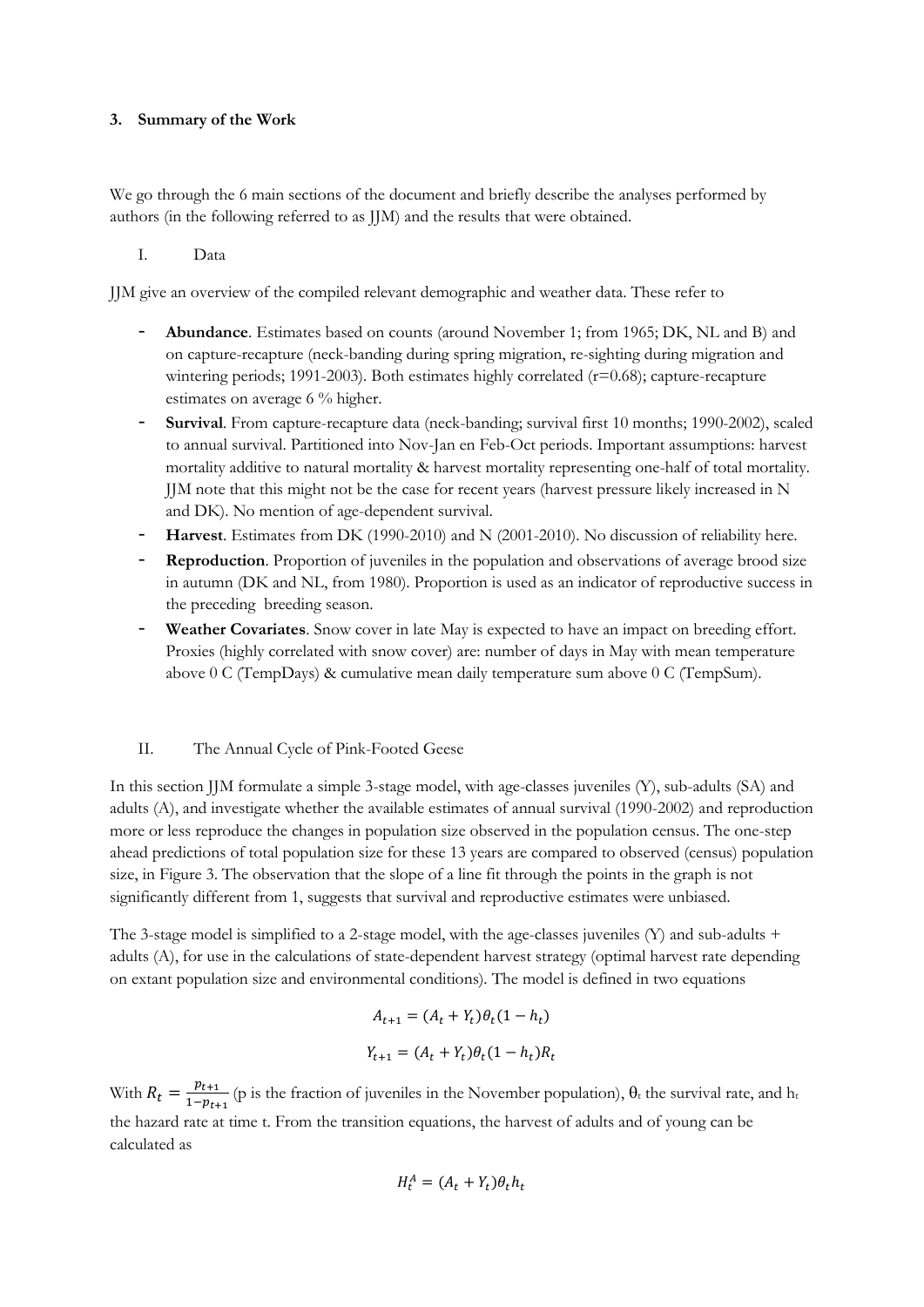$$
H_t^Y = \left[\frac{(A_t + Y_t)\theta_t(1 - h_t)R_t}{(1 - dh_t)}\right]dh_t
$$

Note that in the harvest of the young equation the coefficient *d* represents the differential vulnerability of young to harvest. JJM derive the value of *d* to be approximately 2, but acknowledge that it may likely vary over time, space and with population structure. The term between brackets represents the population of young before the harvest.

### III. Models of Survival and Reproduction

Goal is "to develop a suite of models that fit the data but that also make different predictions of demographic rates outside the realm of experience". Three models for survival and three models for reproduction are (separately) fitted on the data (Survival 1990-2002 in appendix 1).

### **Survival (from non-hunting related sources)**

Random variation. Beta-distribution parameterized from mean and standard deviation of estimated survival from natural causes  $\widehat{\theta}_t$ . The continuous distribution is transformed in a discrete distribution, with 5 classes between 0.90 and 0.98.

$$
\widehat{\theta_t} \sim Beta(125.16, 6.46)
$$

Annual survival varies depending on weather conditions. Logit( $\widehat{\theta}_t$ ) fit on various weather variables (least-squares regression). Fit compared with Akaike Information Criterium (AIC). Of all fit models, the ones with TempDays and TempSum have a comparable good score (low AIC). With TempDays as *Xt*, the model is:

$$
Ln\left(\frac{\hat{\theta_t}}{1-\hat{\theta_t}}\right) = 2.738 + 0.049X_t
$$

Annual survival varies depending on weather conditions and on population size at the start of the year (November 1). Same procedure,  $N_t$  in thousands,  $X_t$  as TempDays, resulting in the model:

$$
Ln\left(\frac{\hat{\theta}_t}{1 - \hat{\theta}_t}\right) = 4.293 + 0.053X_t - 0.044N_t
$$

The last model has the lowest AIC of all. It predicts a dramatic reduction in survival when population size exceeds 60 thousand. However, as JJM state, this conclusion involves extrapolating beyond the limits of the data.

JJM discuss the assumptions of additive mortality and harvest mortality being one-half of total mortality, and conclude that there is no substantive conflict between estimates of harvest and an additive mortality hypothesis.

#### **Reproduction**

Three models, with random variation, dependence on weather conditions and density-dependence, are fitted on the data of the census (fraction juveniles) from 1980-2011. A generalized linear model with *logit* link is fitted: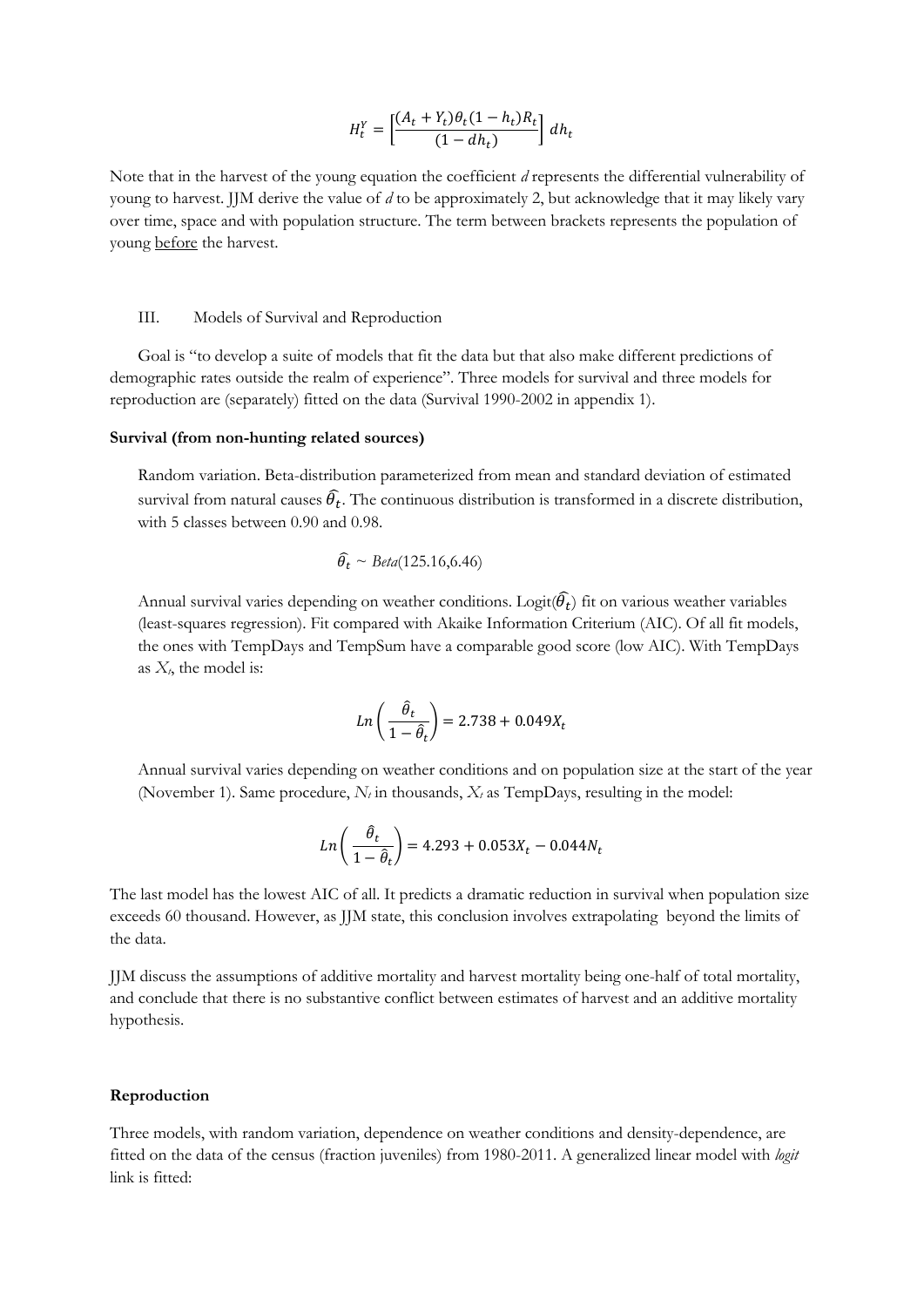$$
Ln\left(\frac{\hat{p}_t}{1-\hat{p}_t}\right) = \beta_0 + \beta_1 X_t + \beta_2 A_t
$$

Because in the 2-stage model there is no distinction between sub-adults and adults, the number of subadults plus adults of the previous year is used for *At*. the counts of the young are assumed to be binomial or beta-binomial trials of *Nt*.

Random variation. Beta-binomial model with no covariates. The distribution is discretized (5 classes).

Model with dependence on TempDays

$$
Ln\left(\frac{\hat{p}_t}{1-\hat{p}_t}\right) = -1.989 + 0.027X_t
$$

Model with density-dependence and TempDays. The model with the lowest AIC:

$$
Ln\left(\frac{\hat{p}_t}{1-\hat{p}_t}\right) = -1.687 + 0.048X_t - 0.014A_t
$$

In the last model, with the lowest AIC, the coefficient for adult population size is only marginally significant, presumably because there is a lack of evidence for density dependence in the period after 2002. JJM suggest that, in a period of above-average temperature days, reproduction may have been released from density-dependent mechanisms.

#### **Dynamics of Temperature Days**

The authors analyze the dynamics of temperature days in May (1969-2011). No autocorrelation was observed. JJM specify a beta-binomial distribution for the proportion of warm days out of the possible 31 days in May. Mean value is 7.3 days, so for the beta-binomial  $= 7.3/31 = 0.23$ . JJM also specify a distribution for a warmer environment (assumption: mean number of days increased by one standard deviation) with mean of 12 warm days.

IV. Annual-Cycle Models and Their Implications for Harvest Management

JJM combine the 3 survival models with the 3 models for reproduction into 9 alternative "annual-cycle" models. By simulation they estimate the carrying capacity *K*: the population size resulting in absence of any harvest. Clearly, only in the models with density-dependence in survival and/or reproduction such a carrying capacity exists; the other models lead to exponential growth.

The models with density dependent survival lead to unrealistically low carrying capacity of 59k to 66k (lower than the current population size). The models with density dependent reproduction predict higher K (120k to 129k). JJM remark that with higher temperatures in May a higher *K* will result.

For each of these models the harvest rate can be calculated that is needed to make the population stabilize at a fixed level. From the harvest rate the harvest can be derived. For a population with the size at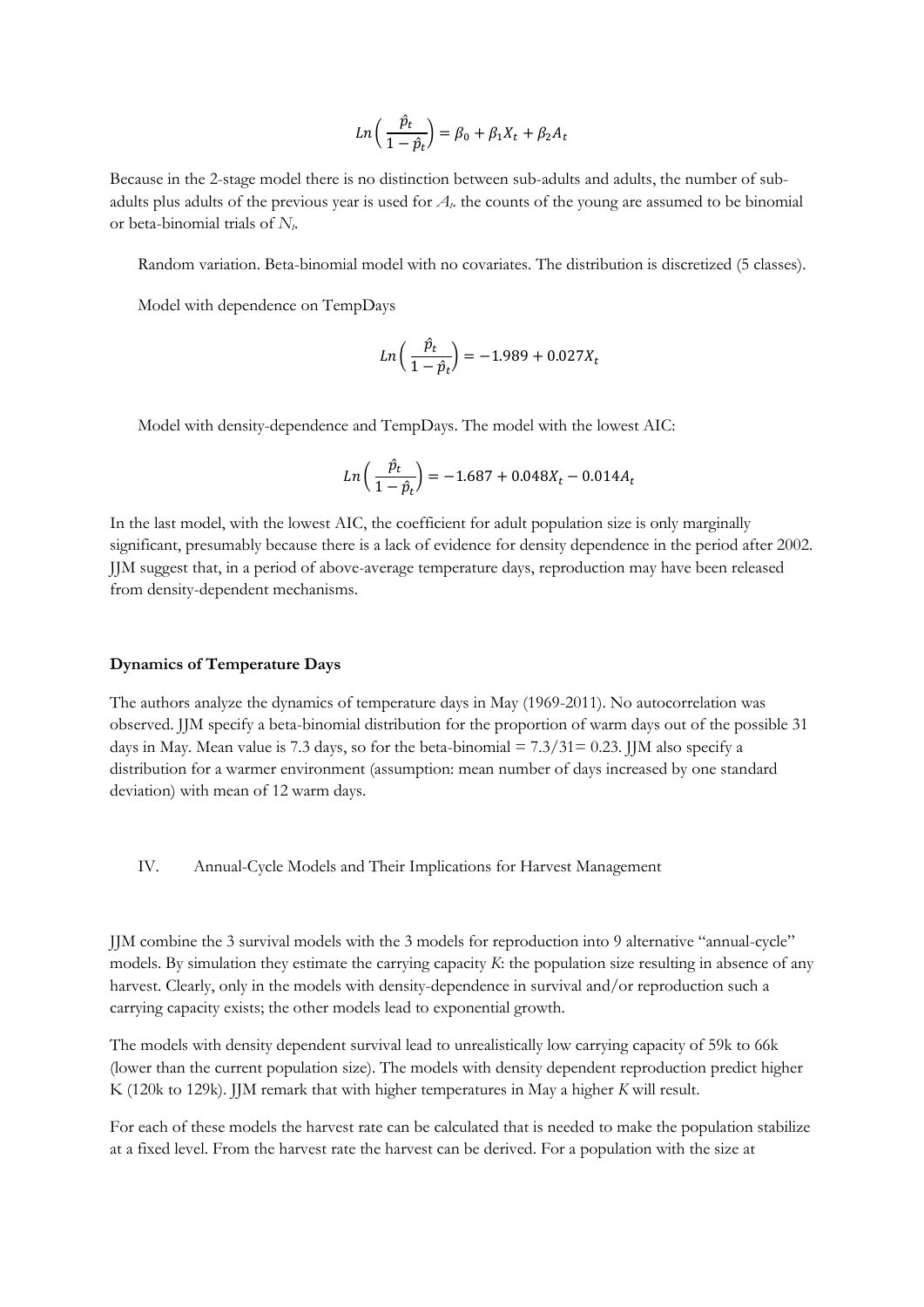November 2010 ( $N = 70k$ ;  $Y = 15.4k$  and  $A = 54.6k$ ) and with temperature days as in May 2011 (10 days) JJM calculate the following harvest:

 $0 - 500$  in the models with density dependent survival (the ones leading to  $K < 70$ k!)

Approximately 17k for two of the models without density dependence.

5 – 11k for the other models

With a harvest of approximately 11k (estimated for DK and N) the population increased from 70k to 80k; therefore JJM conclude that a larger harvest is needed for stabilization of the population.

# V. Harvest Management Implications

JJM give a detailed description of the followed optimization approach, using the method of Stochastic Dynamic Programming.

Optimal is defined as a maximization of harvest while keeping the population size close to a target level. Stochastic dynamic programming model optimizes harvest rates (not harvest). It integrates over the 9 different models. Each model is assigned a weight. Weights are assumed to be equal here (at least, results are only given for the situation with equal weights).

The result of the optimization calculations is big table defining for each state of the system (defined by 3 variables here: number of adults (plus sub-adults), number of young birds, number of temperature days in May) the optimal harvest rate.

From the optimal harvest rate the associated harvest can be calculated (this is not the optimal harvest as harvest was not maximized), for each model separately. By averaging these harvests, again assuming equal weights for the different models, JJM can provide and present the results for harvest in the same way as for harvest rates.

Monte Carlo simulations of the optimal harvest rate for each model produce the result presented in Table 2 (reproduced below, numbers in thousands, except for harvest rate).

| Performance metric   | System model   |                |                |                |                |                |                |                |                |
|----------------------|----------------|----------------|----------------|----------------|----------------|----------------|----------------|----------------|----------------|
|                      | M <sub>0</sub> | M <sub>1</sub> | M <sub>2</sub> | M <sub>3</sub> | M <sub>4</sub> | M <sub>5</sub> | M <sub>6</sub> | M <sub>7</sub> | M <sub>8</sub> |
| Young (sd)           | 6.7(1.4)       | 6.7(1.5)       | 6.6(1.6)       | 8.6(0.9)       | 8.7(1.0)       | 8.1(1.0)       | 8.7(3.6)       | 8.8(3.6)       | 8.04(3.3)      |
| Adults (sd)          | 51.3(2.2)      | 51.8(1.6)      | 47.8(1.1)      | 51.4(2.1)      | 51.7(1.6)      | 48.0 (1.1)     | 51.6(2.5)      | 52.2 (2.2)     | 47.7 (1.3)     |
| Harvest rate (sd)    | 0.07(0.04)     | 0.07(0.04)     | 0.03(0.03)     | 0.10(0.04)     | 0.10(0.03)     | 0.05(0.03)     | 0.10(0.05)     | 0.10(0.05)     | 0.05(0.05)     |
| Harvest (sd)         | 5.0(3.0)       | 5.4(3.0)       | 2.1(2.3)       | 7.8(3.4)       | 8.4 (3.2)      | 3.5(2.4)       | 8.0(5.0)       | 8.6(4.9)       | 3.5(3.6)       |
| Objective value (sd) | 4.8(2.8)       | 5.3(3.0)       | 1.8(2.1)       | 7.7(3.3)       | 8.3(3.1)       | 3.3(2.2)       | 7.1(4.3)       | 7.7(4.3)       | 3.1(3.2)       |

# VI. Future Needs

The authors discuss the need to:

- 1. Continue the monitoring of number of birds and the proportion of young
- 2. Record and improve the estimates of harvest: total harvest, age-structure of harvest, number of harvest banded birds
- 3. Obtain estimates of current rates of survival for the different stages (age-specific survival)

ad 1) counts in November are problematic because they provide information on the post-harvest age structure, while the pre-harvest age structure is needed for the model. Also from a management point of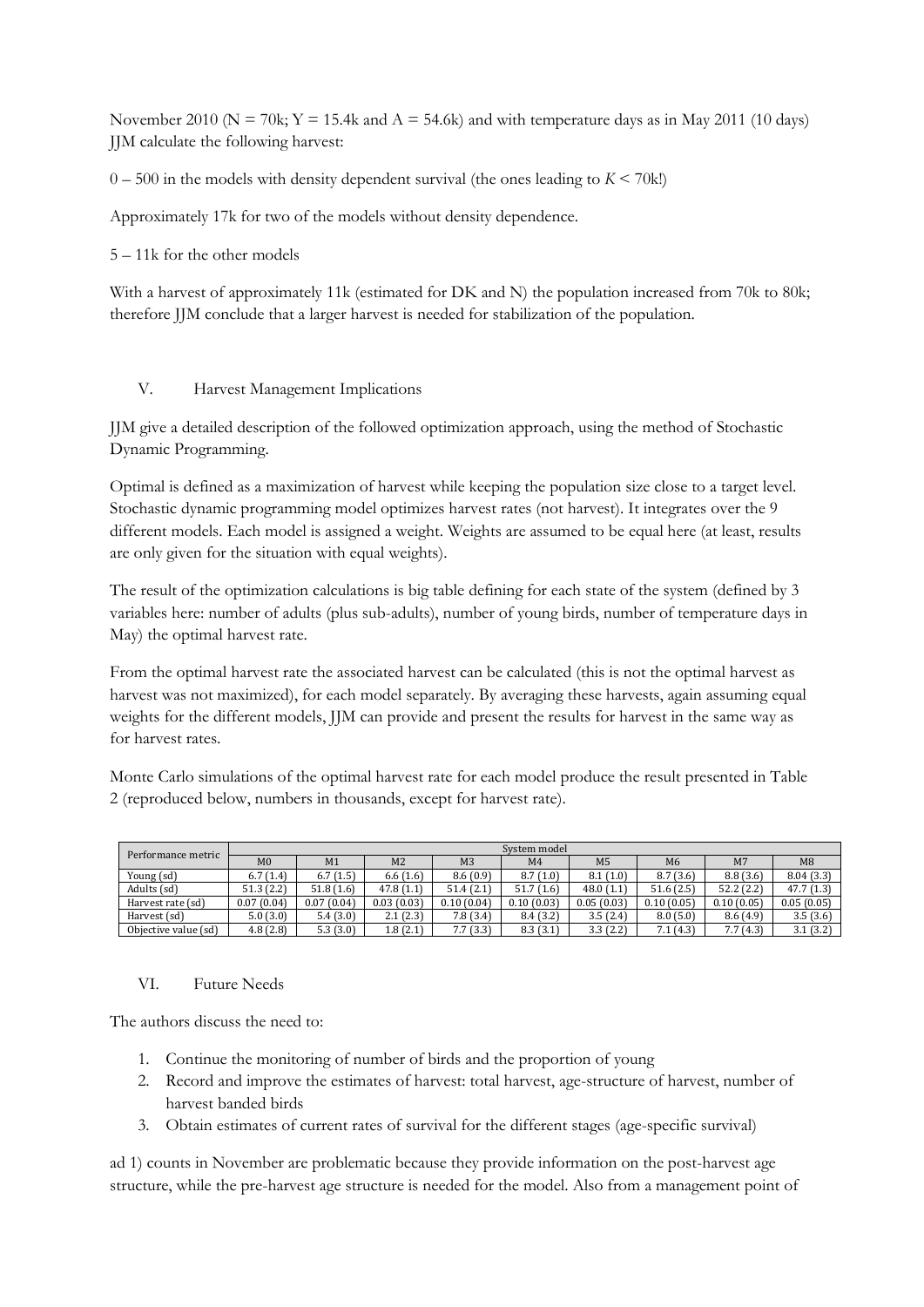view it is better to be able to base decisions on recent counts (e.g., directly before the hunting season) than on counts 9-10 months before the start of the hunting season.

ad 3) JJM propose a comprehensive analysis of all mark-recapture data since 1990. In addition it is important to know whether there are (big) age-dependent differences in survival, as these can lead to transient dynamics (damped oscillations) and time delays in the response of the system to harvest.

JJM discuss the application of the approach in an adaptive harvest management cycle of three years. This would imply that the (optimal) harvest rate is set for a period of 3 years. After 3 years the population state is assessed and an adjusted harvest rate is selected. According to JJM a three-year cycle introduces additional uncertainty in the projections of harvest and population size, that are required to optimize a harvest strategy. The framework described in the report is a "preliminary framework" and not yet operational for a three-year cycle.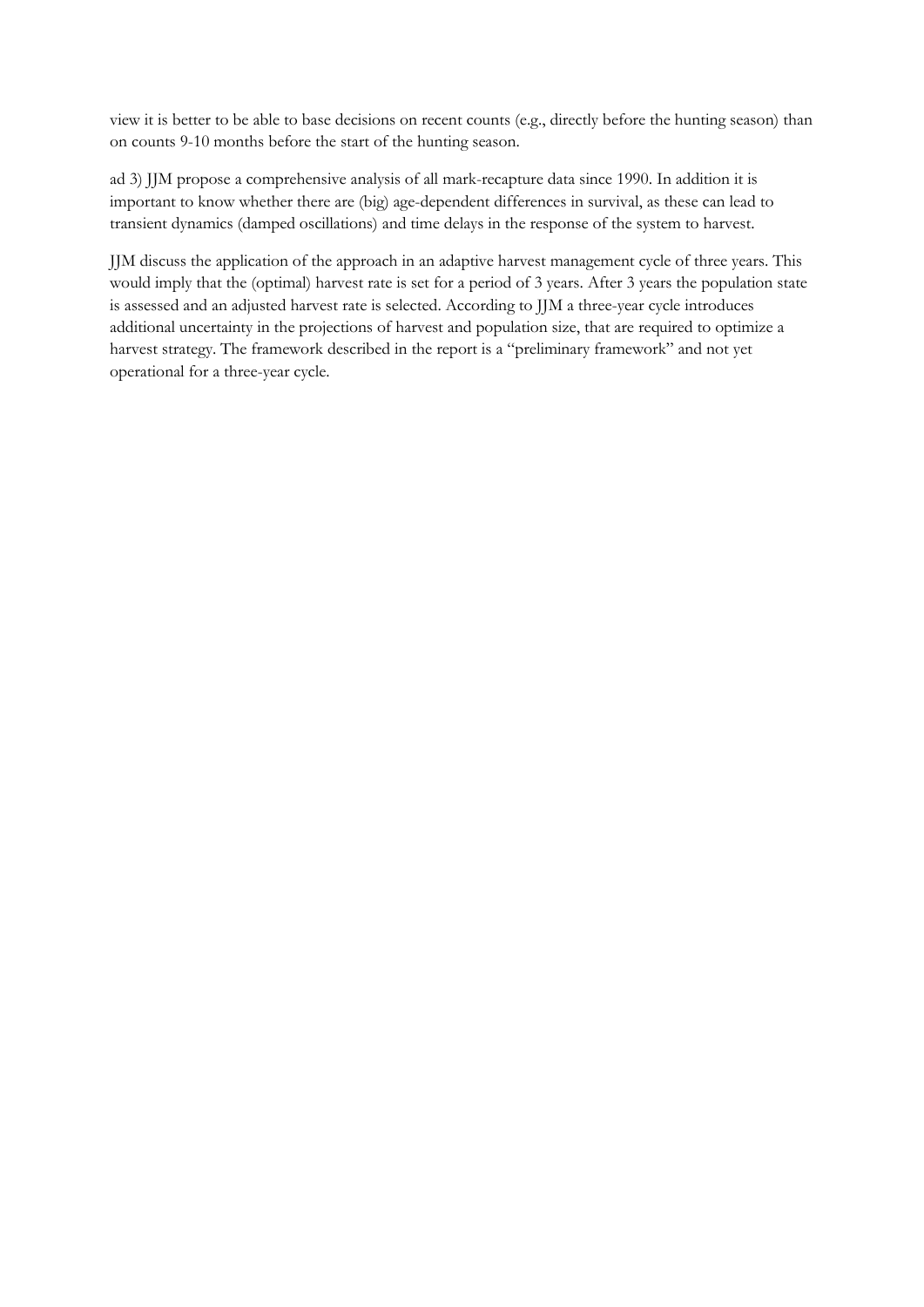# **4. Detailed Comments**

Page 5. For survival the assumption that harvest mortality is one-half of total mortality seems quite drastic. A first check could be to compare the harvest numbers in DK (1990-2002) (assuming no harvest in N) to estimated survival of the monitored population (HarvDen, Survival and censusN in the table of Appendix 1). The results indicate that at the first half of this period the (minimum) estimate of harvest mortality is higher than one-half of total mortality, while in the second half it is approximately equal to one-half. Is this check too simple, e.g. because harvest estimates are too unreliable for this period?

|      |         |          |           |         |           | Fraction  |
|------|---------|----------|-----------|---------|-----------|-----------|
|      |         | Annual   | Annual    | Harvest | Natural   | Natural   |
| Year | censusN | Survival | Mortality | Denmark | Mortality | Mortality |
| 1990 | 26000   | 0.9201   | 2077      | 1800    | 277       | 0.011     |
| 1991 | 32500   | 0.9672   | 1066      | 3000    | $-1934$   | $-0.060$  |
| 1992 | 32000   | 0.9321   | 2173      | 2500    | $-327$    | $-0.010$  |
| 1993 | 34000   | 0.9328   | 2285      | 2300    | $-15$     | 0.000     |
| 1994 | 33000   | 0.9256   | 2455      | 2600    | $-145$    | $-0.004$  |
| 1995 | 35000   | 0.9171   | 2901      | 2800    | 101       | 0.003     |
| 1996 | 33000   | 0.8531   | 4848      | 2000    | 2848      | 0.086     |
| 1997 | 37500   | 0.8917   | 4061      | 2500    | 1561      | 0.042     |
| 1998 | 44800   | 0.9149   | 3812      | 1414    | 2398      | 0.054     |
| 1999 | 38500   | 0.9315   | 2637      | 1973    | 664       | 0.017     |
| 2000 | 43100   | 0.8639   | 5866      | 2567    | 3299      | 0.077     |
| 2001 | 45000   | 0.8671   | 5981      | 2353    | 3628      | 0.081     |
| 2002 | 42000   | 0.8743   | 5279      | 2611    | 2668      | 0.064     |

It seems quite unfortunate that no age-dependent survival estimates are available. In our appendix A we show that with a state-space model, all available data (in appendix 1) can be used to estimate survival for sub-adults and adults separately, assuming the 3-stage model described in the next section.

**Page 6.** TempDays and TempSum are considered as the only weather covariates. The correlation between these two variables equals 0.86. It is therefore not surprising that TempDays and TempSum do equally well in regression models for survival and reproduction.

**Page 8.** The 3-stage model is used only to make one-year ahead predictions for the period 1990-2002. We were able to reproduce Figure 3 using the data in Appendix 1. The table below shows the quantities used; the first 4 columns are taken from Appendix 1, and the remaining columns are calculated according to the formulae at the bottom of page 7 and the top of page 8.

| Year | censusN | $census$ Njuv | Survival | $\theta_t$ | $\theta_t^{0.25} \theta_{t+1}^{0.75}$ | $1-h_t$ | $p_t$  | $\widehat{N_t}$ |
|------|---------|---------------|----------|------------|---------------------------------------|---------|--------|-----------------|
| 1990 | 26000   | 3224          | 0.9201   | 0.9584     | 0.9770                                | 0.9601  | 0.1240 | -               |
| 1991 | 32500   | 7215          | 0.9672   | 0.9833     | 0.9694                                | 0.9836  | 0.2220 | 32116           |
| 1992 | 32000   | 1984          | 0.9321   | 0.9649     | 0.9651                                | 0.9661  | 0.0620 | 32449           |
| 1993 | 34000   | 6154          | 0.9328   | 0.9652     | 0.9623                                | 0.9664  | 0.1810 | 36443           |
| 1994 | 33000   | 4092          | 0.9256   | 0.9614     | 0.9579                                | 0.9628  | 0.1240 | 35961           |
| 1995 | 35000   | 8260          | 0.9171   | 0.9568     | 0.9296                                | 0.9586  | 0.2360 | 39661           |
| 1996 | 33000   | 6072          | 0.8531   | 0.9207     | 0.9372                                | 0.9265  | 0.1840 | 36944           |
| 1997 | 37500   | 5400          | 0.8917   | 0.9427     | 0.9523                                | 0.9459  | 0.1440 | 34174           |
| 1998 | 44800   | 5466          | 0.9149   | 0.9556     | 0.9623                                | 0.9575  | 0.1220 | 38945           |
| 1999 | 38500   | 4736          | 0.9315   | 0.9645     | 0.9362                                | 0.9657  | 0.1230 | 47474           |
| 2000 | 43100   | 2112          | 0.8639   | 0.9270     | 0.9284                                | 0.9320  | 0.0490 | 35323           |
| 2001 | 45000   | 4905          | 0.8671   | 0.9288     | 0.9319                                | 0.9335  | 0.1090 | 41923           |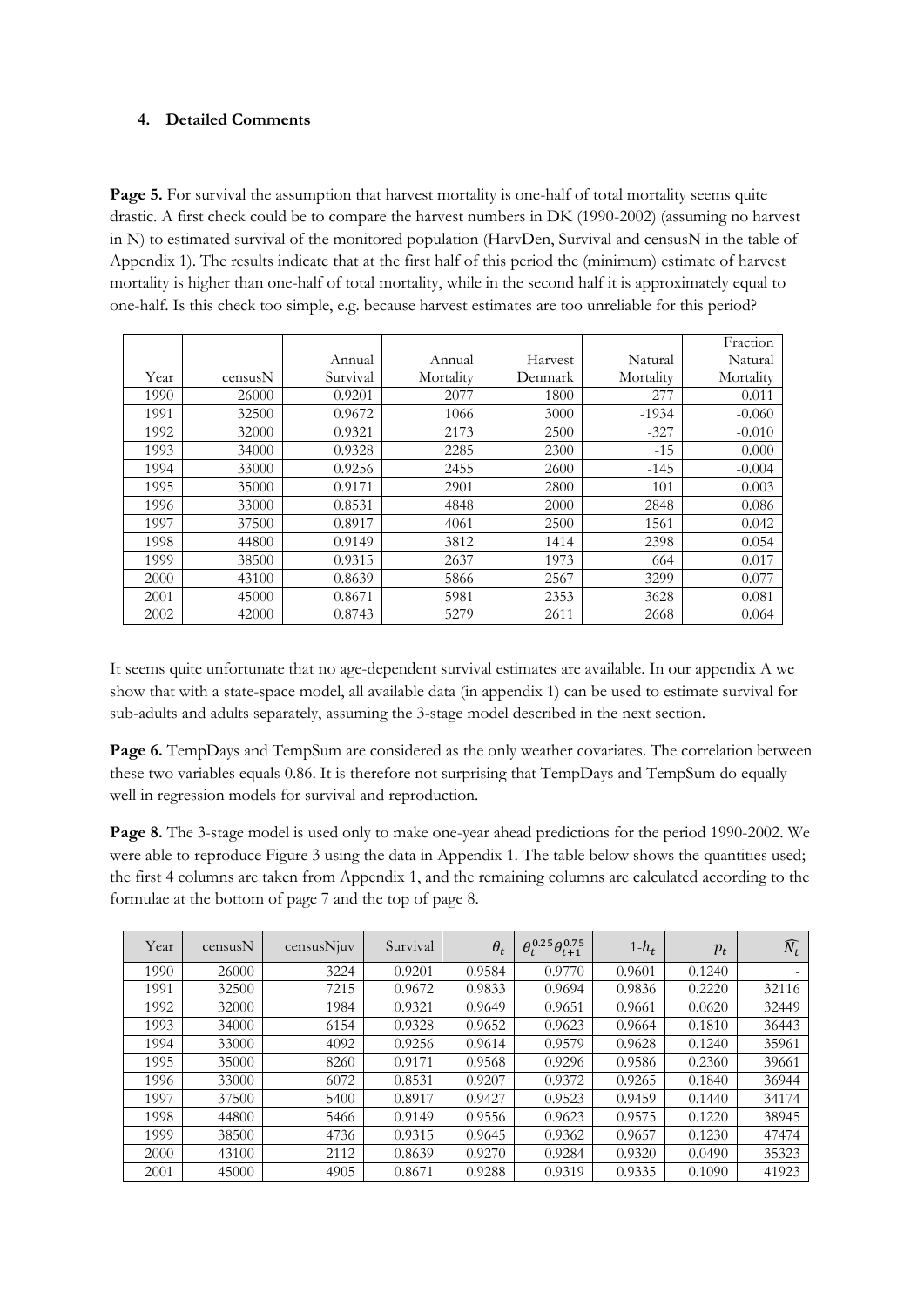These values can be used to check whether the assumption holds that hunting mortality is one-half of total annual mortality. The assumed amount of hunting equals  $h_{t+1}N_t$  and this can be compared with the sum of HarvDen and HarvNor taken from Appendix 1. In doing so, the missing values for HarvNor are replaced by 250. It appears that the assumption does not hold too good for the years 1991-1997 and for the year 1999 (compare last two columns of the table below). This could imply that natural survival is larger than assumed in this report.

| Year | censusN | HarvDen | HarvNor | $h_t$  | HaryDen+HaryNor | $h_{t+1}N_t$ |
|------|---------|---------|---------|--------|-----------------|--------------|
| 1990 | 26000   | 1800    | 250     | 0.0399 | 2050            |              |
| 1991 | 32500   | 3000    | 250     | 0.0164 | 3250            | 426          |
| 1992 | 32000   | 2500    | 250     | 0.0339 | 2750            | 1103         |
| 1993 | 34000   | 2300    | 250     | 0.0336 | 2550            | 1075         |
| 1994 | 33000   | 2600    | 250     | 0.0372 | 2850            | 1265         |
| 1995 | 35000   | 2800    | 250     | 0.0414 | 3050            | 1368         |
| 1996 | 33000   | 2000    | 250     | 0.0735 | 2250            | 2571         |
| 1997 | 37500   | 2500    | 250     | 0.0541 | 2750            | 1787         |
| 1998 | 44800   | 1414    | 250     | 0.0425 | 1664            | 1596         |
| 1999 | 38500   | 1973    | 250     | 0.0343 | 2223            | 1534         |
| 2000 | 43100   | 2567    | 250     | 0.0680 | 2817            | 2620         |
| 2001 | 45000   | 2353    | 400     | 0.0665 | 2753            | 2864         |
| 2002 | 42000   | 2611    | 500     | 0.0629 | 3111            | 2828         |

The authors state that Figure 3 suggests "that survival and reproductive estimates were unbiased". Although stated cautiously this is a rather strong statement.

Note also that different partitions of Survival into natural mortality and harvest rate may all more or less reproduce Figure 3. The formulae on top of page 8 all have the same multiplication factor  $\theta_t^{0.25}$   $\theta_{t+1}^{0.75}$  (1 –  $h_{t+1}$ ). This factor is more or less the same for every partition of Survival into natural mortality and harvest rate. Taking different values for this partition, i.e. different values of  $\delta$  in  $h_t$  $(1 - S_t)/\delta$ , the multiplication factors below are obtained. Note that small values of  $\delta$  imply large hunting rates, and large values of  $\delta$  imply small hunting rates.

| Year | $\delta = 1.1$ | $\delta = 1.5$ | $\delta = 2$ | $\delta = 4$ | $\delta=8$ |
|------|----------------|----------------|--------------|--------------|------------|
| 1990 | 0.966          | 0.963          | 0.961        | 0.958        | 0.957      |
| 1991 | 0.933          | 0.935          | 0.937        | 0.939        | 0.940      |
| 1992 | 0.933          | 0.933          | 0.933        | 0.933        | 0.933      |
| 1993 | 0.926          | 0.926          | 0.927        | 0.927        | 0.927      |
| 1994 | 0.917          | 0.918          | 0.918        | 0.919        | 0.919      |
| 1995 | 0.855          | 0.859          | 0.861        | 0.865        | 0.867      |
| 1996 | 0.891          | 0.888          | 0.886        | 0.884        | 0.883      |
| 1997 | 0.914          | 0.913          | 0.912        | 0.910        | 0.910      |
| 1998 | 0.931          | 0.930          | 0.929        | 0.928        | 0.928      |
| 1999 | 0.866          | 0.870          | 0.873        | 0.877        | 0.878      |
| 2000 | 0.867          | 0.867          | 0.867        | 0.866        | 0.866      |
| 2001 | 0.874          | 0.874          | 0.873        | 0.873        | 0.873      |
| 2002 | ۰              | -              | -            | ۰            |            |

This implies that something very similar to Figure 3 can be obtained for a large range of  $\delta$  values.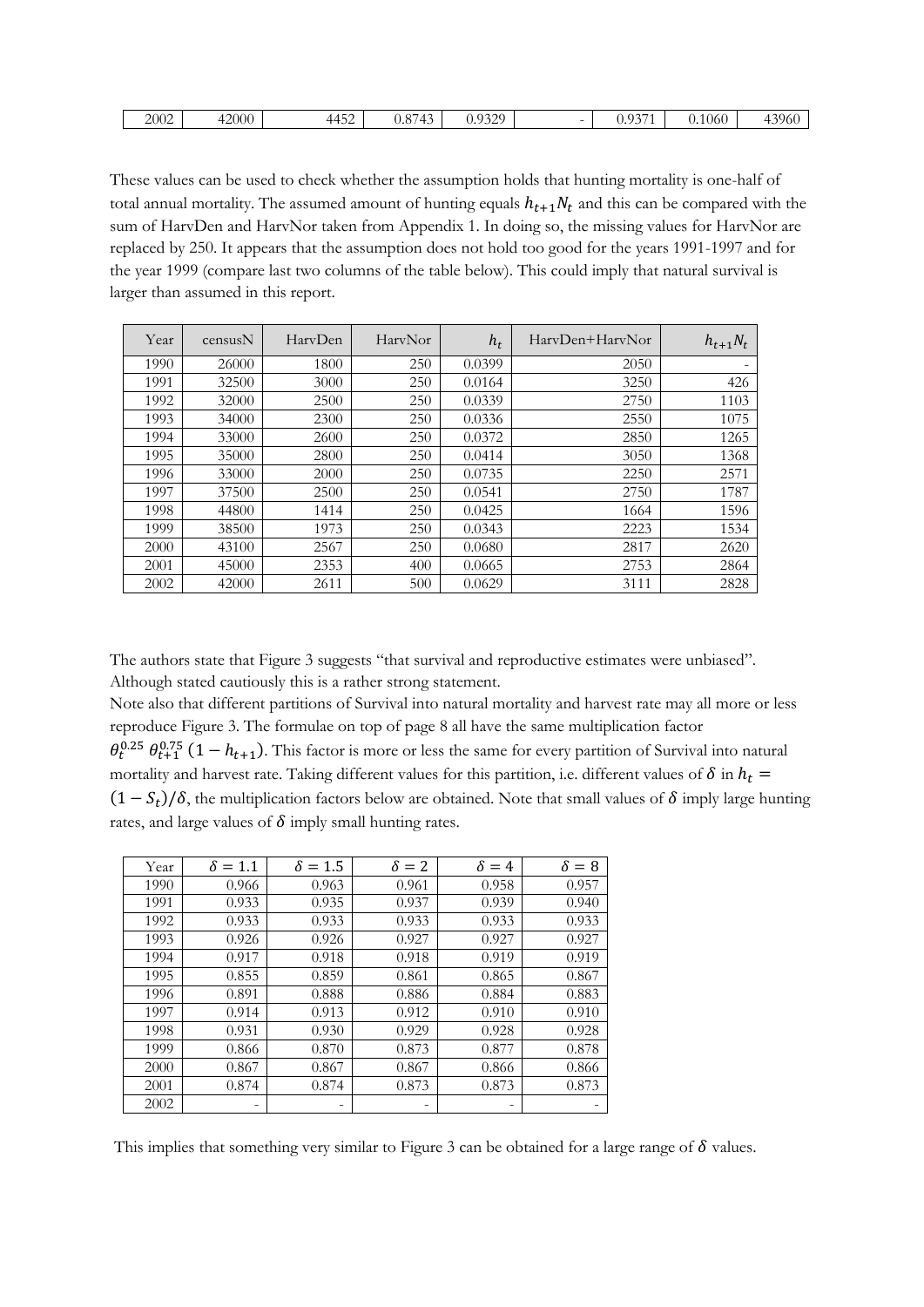**Page 8.** JJM discard the 3-stage model and replace it by a 2-stage model, mainly because there are no survival estimates and no census data available distinguishing between sub-adults and adults. JJM state that "Pink‐footed geese may not be sexually mature until age three". Assuming sub-adults and adults to reproduce equally, thus seems like an undesirable simplification, leading to under-estimates of per-capita reproduction. JJM also assume that "Hunting mortality was additive to natural mortality and a constant one half of total annual mortality". This is an important assumption since, see page 21, "survival is the most critical rate determining an appropriate harvest strategy", that should – if possible – not be made apriori. We show that it is possible to fit a three stage model, to disentangle natural mortality from mortality through hunting and to estimate survival, using the whole time-series of census and harvest (appendix A).

Page 9. The authors state that "the behavior of models outside the range of experience is often more important than that for which data are available". This is the rationale for fitting different models for both survival and reproduction. An alternative could be to use a single model but with different parameter values which cover the range of plausible values.

**Page 10.** Survival model (1). All survival models were fitted using the important assumption that hunting mortality is one-half of total annual mortality. Moreover these models are fitted using data in the years 1990-2002 only. This is a period in which the population is growing slowly, in contrast to the larger growth in later years. The first model employs a Beta distribution. We were able to reproduce the parameter estimates 125.16 and 6.46 (we used maximum likelihood instead of the method of moments to obtain estimates 124.50 and 6.42). The Beta distribution is then discretized to a coarse grid. This seems unnecessary since drawing from a Beta distribution is rather simple.

**Page 10.** Survival model (2). We were almost able to reproduce the parameter estimates at the top of page 11. Using data for the years 1990-2002 we obtained  $logit(\theta) = 2.770 + 0.0495 X_t$ 

**Page 11.** Survival model (3). Ordinary regression is applied to transformed observations. This assumes that the variance of the transformed values is constant. It is better to use logistic regression to fit this model. We were unable to reproduce the parameter estimates at the bottom of page 10. Using data for the years 1990-2002 we obtained  $logit(\theta) = 4.114 + 0.0488 X_t - 0.0366 N_t$ . JJM state about this model that it "involves extrapolating beyond the limits of the data and thus lacks empirical evidence". It may be hazardous to apply this model to later years with larger population sizes, since there does not appear to be a strong density dependence in the data (see Appendix 1). Of course possible density dependence in later years could be masked by warmer springs.

**Page 11-12.** Reproduction models. Data from 1980 onwards were used to fit the three models. We obtained approximately the same parameter estimates for all three models. The last model, i.e. the beta binomial model with no covariates was again discretized. Again this seems unnecessary.

**Page 12.** We were able to reproduce the estimates of the beta-binomial model for temperature days. Discretization of this distribution seems unnecessary.

**Page 13.** The three models for survival and reproduction are then combined into 9 different models. Using the equation at the top of page 14 (which can be derived from the 2 equations at the bottom of page 8) the required harvest rate can be calculated. Using  $Y=15.4k$ ,  $A=54.6$ ,  $X=10$ , and applying the fitted models we obtained the values in the table below.

| model | – . | $\boldsymbol{n}$ | 4 L F | . and the second<br>. .<br>1 L : | <b>Harvest</b> |
|-------|-----|------------------|-------|----------------------------------|----------------|
|       |     |                  |       |                                  |                |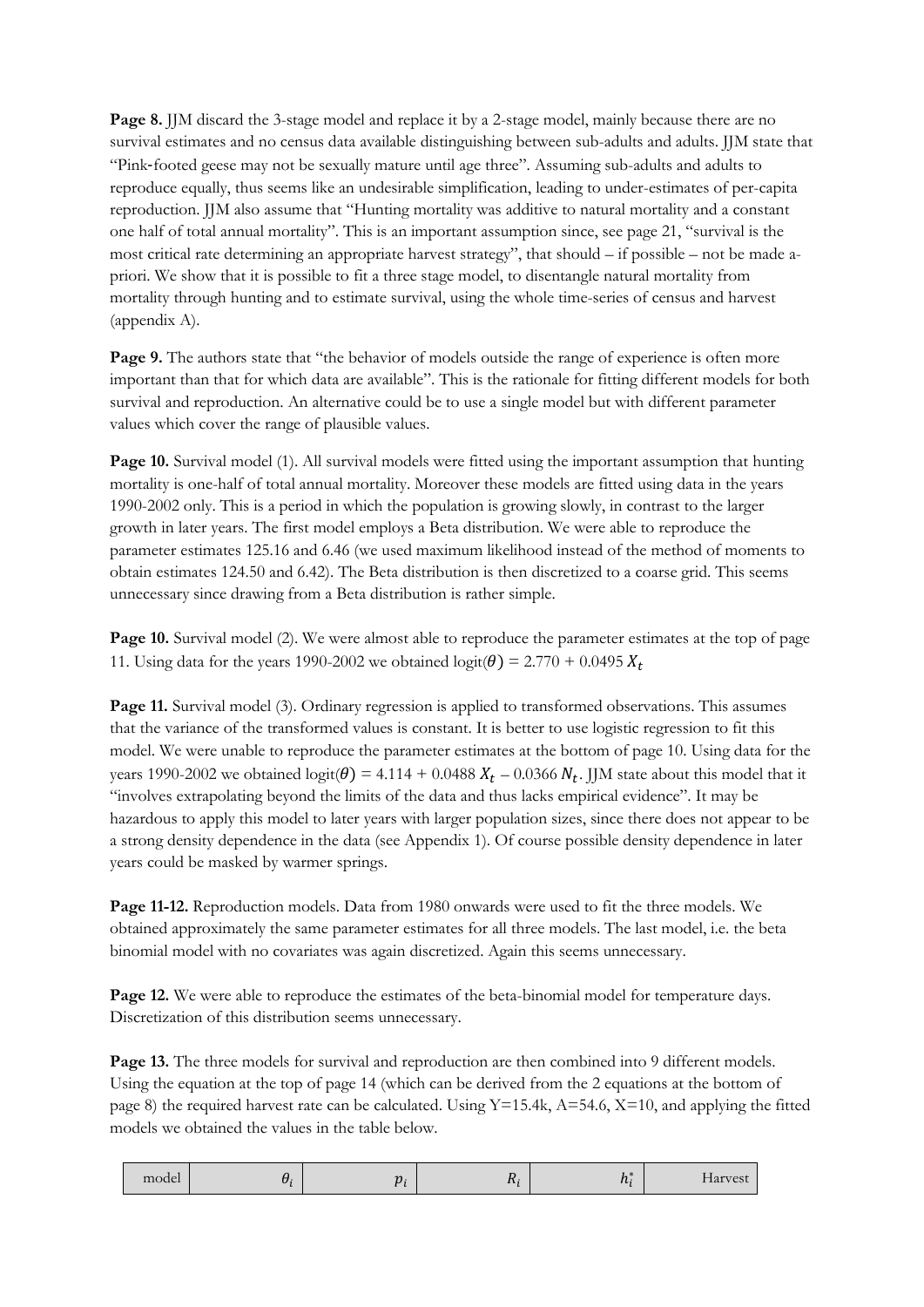|                |        |        |        |           | $h_i^*$ x 70k |
|----------------|--------|--------|--------|-----------|---------------|
| M <sub>0</sub> | 0.9510 | 0.1222 | 0.1393 | 0.0770    | 5391          |
| M1             | 0.9619 | 0.1222 | 0.1393 | 0.0874    | 6121          |
| M <sub>2</sub> | 0.8511 | 0.1222 | 0.1393 | $-0.0314$ | $-2196$       |
| M <sub>3</sub> | 0.9510 | 0.1520 | 0.1792 | 0.1083    | 7581          |
| M <sub>4</sub> | 0.9619 | 0.1520 | 0.1792 | 0.1184    | 8287          |
| M <sub>5</sub> | 0.8511 | 0.1520 | 0.1792 | 0.0036    | 252           |
| M <sub>6</sub> | 0.9510 | 0.1400 | 0.1628 | 0.0957    | 6698          |
| M <sub>7</sub> | 0.9619 | 0.1400 | 0.1628 | 0.1059    | 7414          |
| M8             | 0.8511 | 0.1400 | 0.1628 | $-0.0105$ | $-735$        |

Note that the models do not differ much in their value of  $R_i$ , but do differ considerably in their value of  $\theta_i$ . Especially the value for the density dependent survival model does seem to produce a rather low value of natural survival . For the observed population size in 2011 (80k) the survival rate of this model is even as low as 0.786. This is due to extrapolation (which the authors noted on page 10). The authors state that for models M6 and M7 a harvest of approximately 17k is required. We arrive at a required harvest of 7k for these models.

**Page 14.** The equation at the top of page 14 can be used to derive the required harvest rate to obtain a stable population of 60k under various parameter values  $\theta$  and R. This will give a range of required harvest rates. These parameter values can be assigned prior probabilities by using data, models and/or expert opinion, resulting in a mean harvest rate along with a standard error. This simple and robust approach can be also used for a population of 80k to see what has to be done extra to arrive at a population of 60k.

**Page 14.** The likelihood at the bottom of page 14 employs a model specific prediction of population size. This is, as we assume, given the observed population size in the previous year. If this is correct, the comparison of the models is based on the one-year ahead predictions. This a rather limited comparison of the models since the starting point is always "correct". The difference between the models becomes especially apparent after repeatedly applying the same model, as can be seen in the table at the bottom of page 13. Given this limited comparison the authors conclude that the 9 models should be assigned equal prior probability. However there seems scope to assign a (much) lower probability to the density dependent survival model.

**Page 16-18.** Some aspects of the applied method (optimization, Stochastic Dynamic Programming) are not completely clear from the text. The description of the method suggests that model weights are updated *inside* the optimization procedures. However, it is also stated at many locations in the text that results apply to the case of equal weights assigned to the models. The optimal harvest rate is calculated for the period  $t=0$  to  $t=T$ . Is T in this case infinity, or just a sufficiently large value, or related to a much shorter period? Which sources of stochasticity are accounted for in the optimization? The demographic rates and, for the models with weather variables, the number of temperature days in May? Or are there more?

**page 18**. Harvest utility is given a mean value of 60k and a standard error of 10k. The standard error seems rather large. Does the value of the standard error affect the conclusions in any way?

**page 19**. The table shows that under models M2, M5 and M8 (the density dependent survival models) the population size is approx. 56k instead of 60k as required. Is this due to the discrete values for harvest rate which are used in the simulation?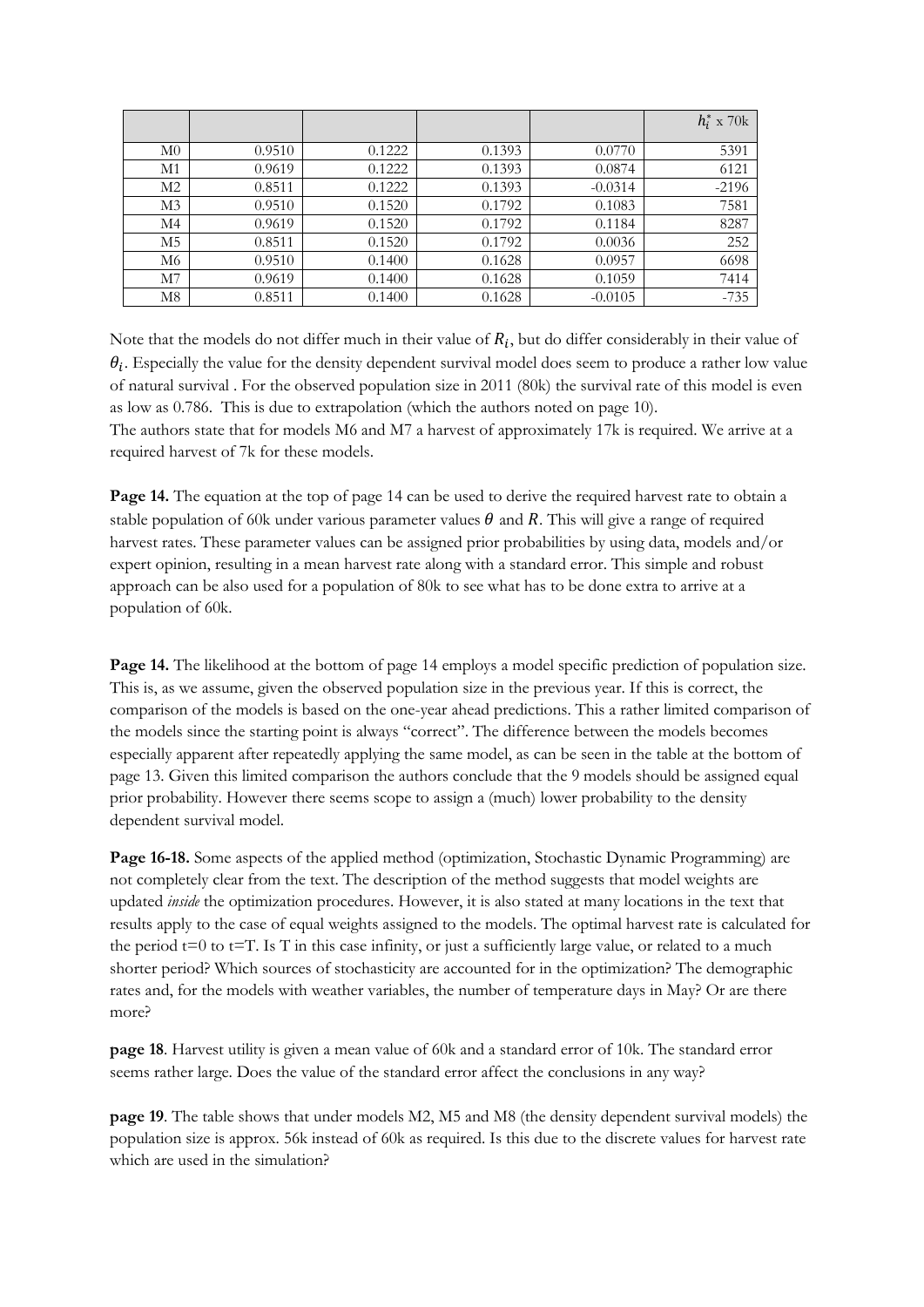**page 20**. I would be very nice indeed to have more data on the age structure of the population, either in spring (after reproduction) or in the autumn. Moreover the age structure of the harvest is also valuable information. Note that in our alternative model there is less need to have a census at another time as long as (1) harvest can be partitioned into pre/post census and (2) it can be assumed that natural mortality mainly is in winter and after harvesting.

**page 20**. We agree with the authors that it is more suitable to maximize harvest instead of harvest rate, when following an optimization method. As the authors show in appendix 2, this requires a pre-harvest census instead of post-harvest census.

.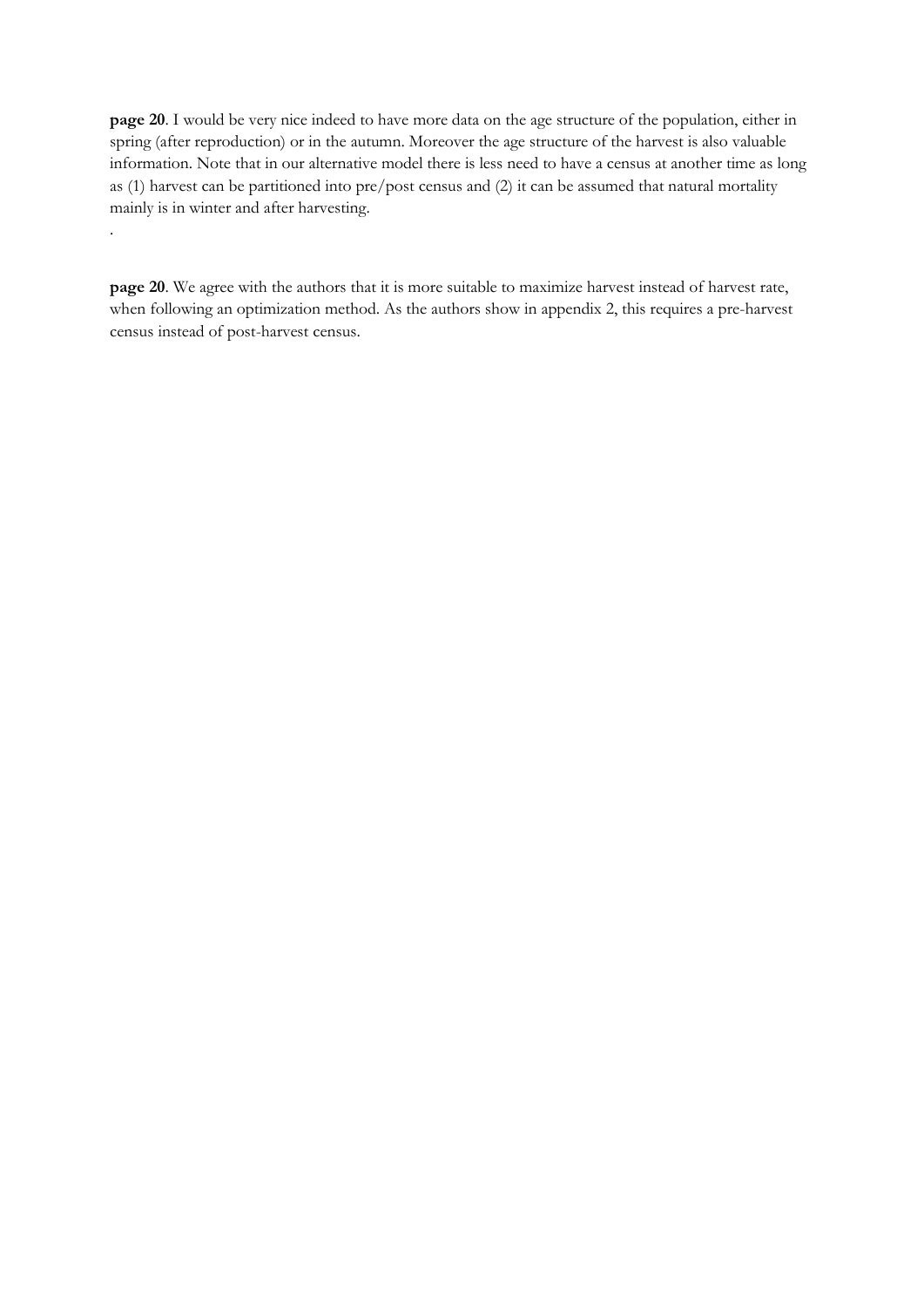# **5. References**

Schaub M & Abadi F (2011). Integrated population models: a novel analysis framework for deeper insights into population dynamics. A review. J. Ornithol. (2011) 152 (Suppl 1): S227–S237.

Buckland ST, Newman KB, Thomas L & Koesters NB (2004). State-space models for the dynamics of wild animal populations. Ecological Modelling, 171: 157–175.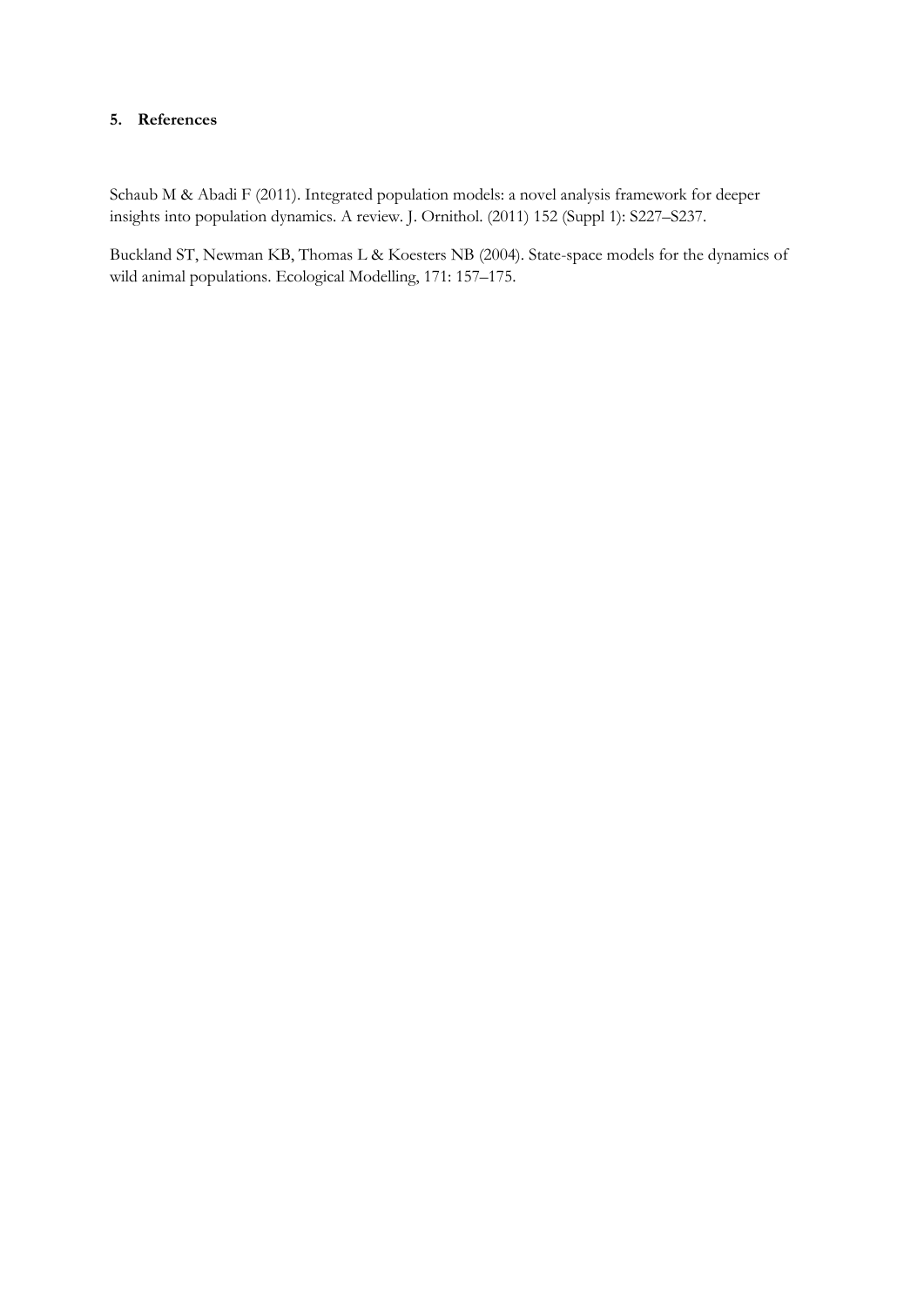### **Appendix A. State-Space model**

The alternative model is a so-called state-space model which describes the population dynamics of the underlying process for three stages: juveniles, sub-adults and adults. The model assumes that

- 1. natural mortality  $\theta$  occurs in winter after the census in November but before reproduction in spring.
- 2. natural mortality is the same for juveniles, sub-adults and adults.
- 3. only adults, i.e. starting at age three, reproduce with reproduction parameter *r*
- 4. harvest *H* is solely after reproduction in spring and fully before the census in November.
- 5. the harvest data are without error and it is assumed that there was no harvest in Norway before 2001.
- 6. The differential harvest vulnerability of young equals 2. This implies that percentage young which are harvested is twice as large as the percentage sub-adults and adults. For instance suppose that the population size in spring equal 10000 juveniles, 10000 sub-adults and 5000 adults. A harvest of 5000 individuals is then partitioned into  $H_0$ =1250 juveniles,  $H_1$ =625 sub-adults and  $H_2$ =3125 adults.

The process model, distinguishing between autumn and spring numbers, is then given by



So from autumn to spring there is survival at a rate  $\theta$ , and reproduction by 3-year olds at a rate  $\theta$  r. From spring to autumn there is no natural mortality but the numbers are decreased by subtracting the partitioned harvesting. The partitioning is according to the spring numbers.

This model is deterministic. To introduce stochasticity the survived numbers in spring are assumed to follow a binomial distribution with binomial total the corresponding population size in autumn and binomial probability  $\theta$ . Moreover the number of offspring in spring is assumed to follow a Poisson distribution with rate parameter  $\theta$  r. So

Spring $0 \sim \text{Poisson}(\theta \ r \ (\text{Autumn} > 2\frac{1}{2}))$ Spring1  $\sim$  Binomial(Autumn  $\frac{1}{2}$ ,  $\theta$ ) Spring>2  $\sim$  Binomial(Autumn 1½ + Autumn 2½,  $\theta$ ) The population sizes in autumn are then simply obtained by subtracting the partitioned harvest:

```
Autumn \frac{1}{2} = Spring0 – H_0Autumn 1\frac{1}{2} = Spring1 – H_1Autumn 2^{1/2} = Spring>2 – H_2
```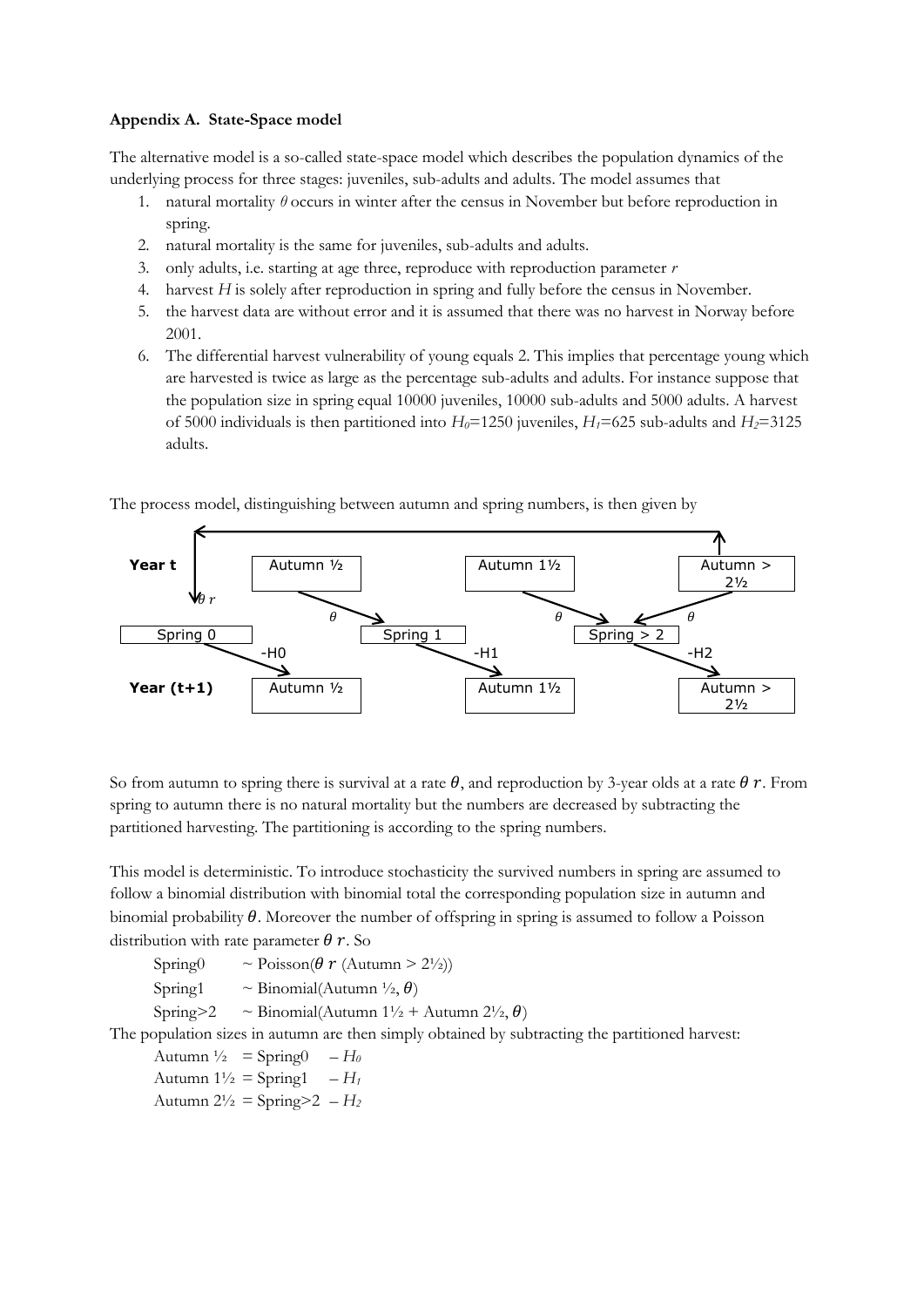The parameters of this model, i.e.  $\theta$  and  $r$ , can be estimated using Bayesian techniques by imposing a socalled observation process which links the observed counts Y to the underlying process given above. We assumed a Poisson distribution for this observation process, i.e.

 $Y\frac{1}{2}$  ~ Poisson(N<sup>1</sup>/2)

 $Y1\frac{1}{2} + Y2\frac{1}{2}$  ~ Poisson(N1<sup>1</sup>/<sub>2</sub> + N2<sup>1</sup>/<sub>2</sub>)

in which Y denotes the observation in autumn and N the underlying process value in autumn. Note that this model does not require that observations are required for all stages. The program OpenBugs called from the R package was used to fit this model to the data for the years 1990-2011. The R code and necessary data files are given below.

Three models were fitted:

- 1. constant survival and reproduction
- 2. survival and reproduction depend linearly on TempDays using a logistic link. In the R code the lines used are given by, with rr0, rr1, ss0 and ss1 the regression parameters

 $logit(rr[tt-1]) \le -rr0 + rr1*(TempDays[tt]-8)$ 

 $logit(s12[tt-1]) \leq -ss0 + ss1*(TempDays[tt]-8)$ 

3. survival depends on TempDays number of population size in the Autumn, and reproduction depends on TempDays and number of adults in Autumn, again using a logistic link. The R code for this model is given by:

> $\text{logit}(\text{rr}[tt-1])$  <-  $\text{rr}0 + \text{rr1*}(\text{TempDays}[tt]-8) + \text{rr2*}(\text{Autumn2}[tt-1]-30000)/1000$  $logit(s12[tt-1]) \leq -ss0 + ss1*(TempDays[tt]-8) +$  $ss2*(\text{Autumn0}[\text{tt-1}] + \text{Autumn12}[\text{tt-1}]-45000)/1000$

This results in posterior distributions for the parameters as well as for the fitted values, i.e. the underlying population sizes  $N\frac{1}{2}$ ,  $N1\frac{1}{2}$  and  $N2\frac{1}{2}$ . The figure below displays the data and the mean of the posteriors of the fitted values for the three models.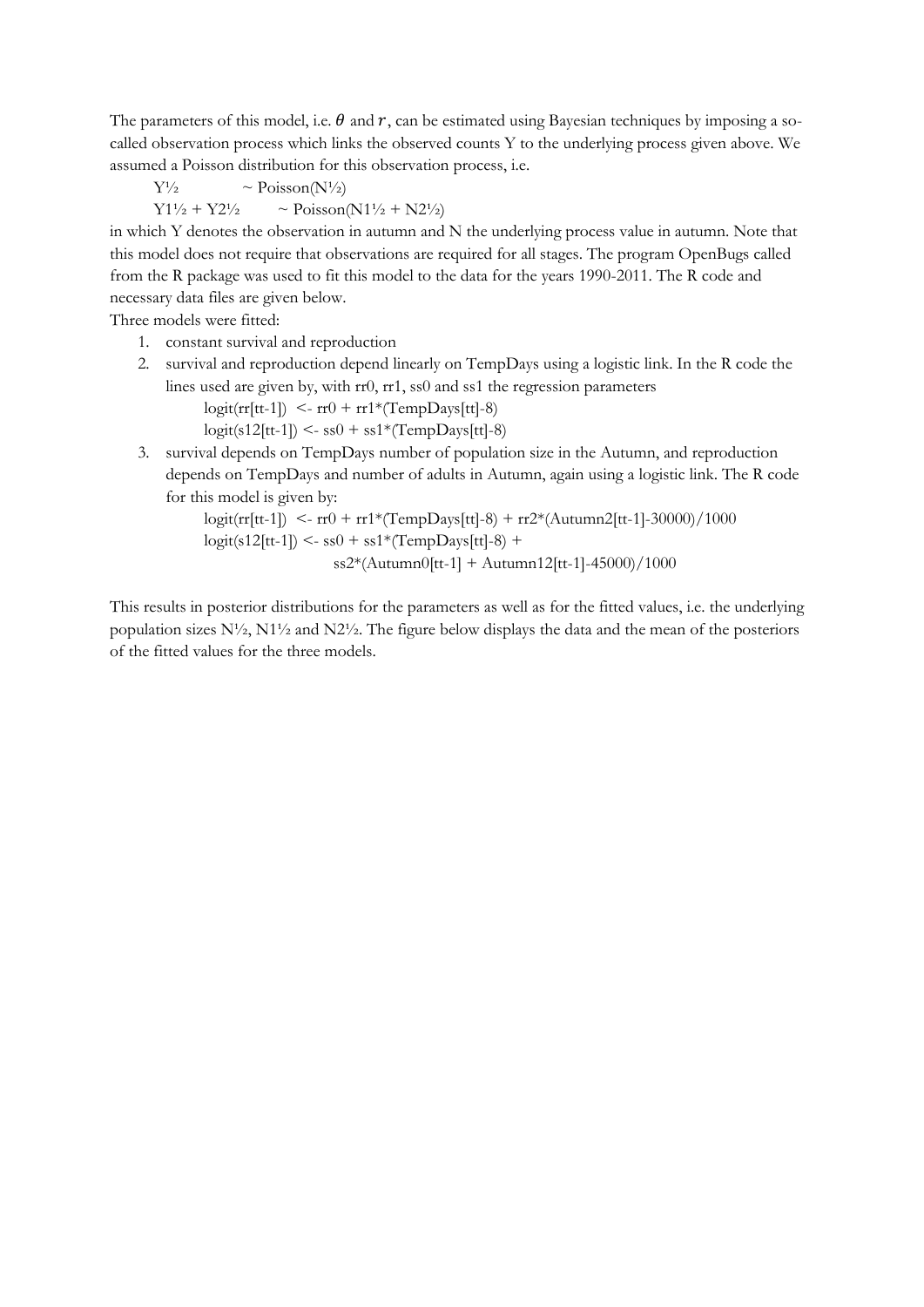

It is clear that models 2 and 3 provide a better fit than model 1, and also that there is not much difference between model 2 and model 3. The mean of the posteriors of the parameters, along with a 95% posterior interval, are given in the table below. Note that for models 2 and 3 the estimates are on the logit scale

| Model 1      | Intercept                      | Slope TempDays         | Slope PopSize             |
|--------------|--------------------------------|------------------------|---------------------------|
| Reproduction | 0.2420(0.2400, 0.2427)         | -                      |                           |
| Survival     | $0.9651$ (0.9642, 0.9654)      | -                      |                           |
| Model 2      | Intercept                      | Slope TempDays         | Slope PopSize             |
| Reproduction | $-1.2089$ $(-1.2210, -1.2050)$ | 0.0426(0.0409, 0.0432) |                           |
| Survival     | 3.7195 (3.6630, 3.7390)        | 0.1957(0.1838, 0.1998) |                           |
| Model 3      | Intercept                      | Slope TempDays         | Slope PopSize             |
| Reproduction | $-1.2543$ $(-1.2690, -1.2490)$ | 0.0304(0.0281, 0.0312) | 0.0105(0.0090, 0.0111)    |
| Survival     | 3.5364 (3.4930, 3.5520)        | 0.0362(0.0172, 0.0426) | $0.0551$ (0.0499, 0.0569) |

For model 1 a survival rate of 0.965 is obtained with a very coarse 95% posterior interval. This is somewhat larger than the estimate of 0.951 given at page 10 of the report. The reproduction parameter equals 0.242, also with a small interval, which is much larger than  $0.163 = 0.14/(1-0.14)$  where 0.14 is the estimate given on page 12 of the report. This is of course due to the fcat that in our model only adults are reproductive.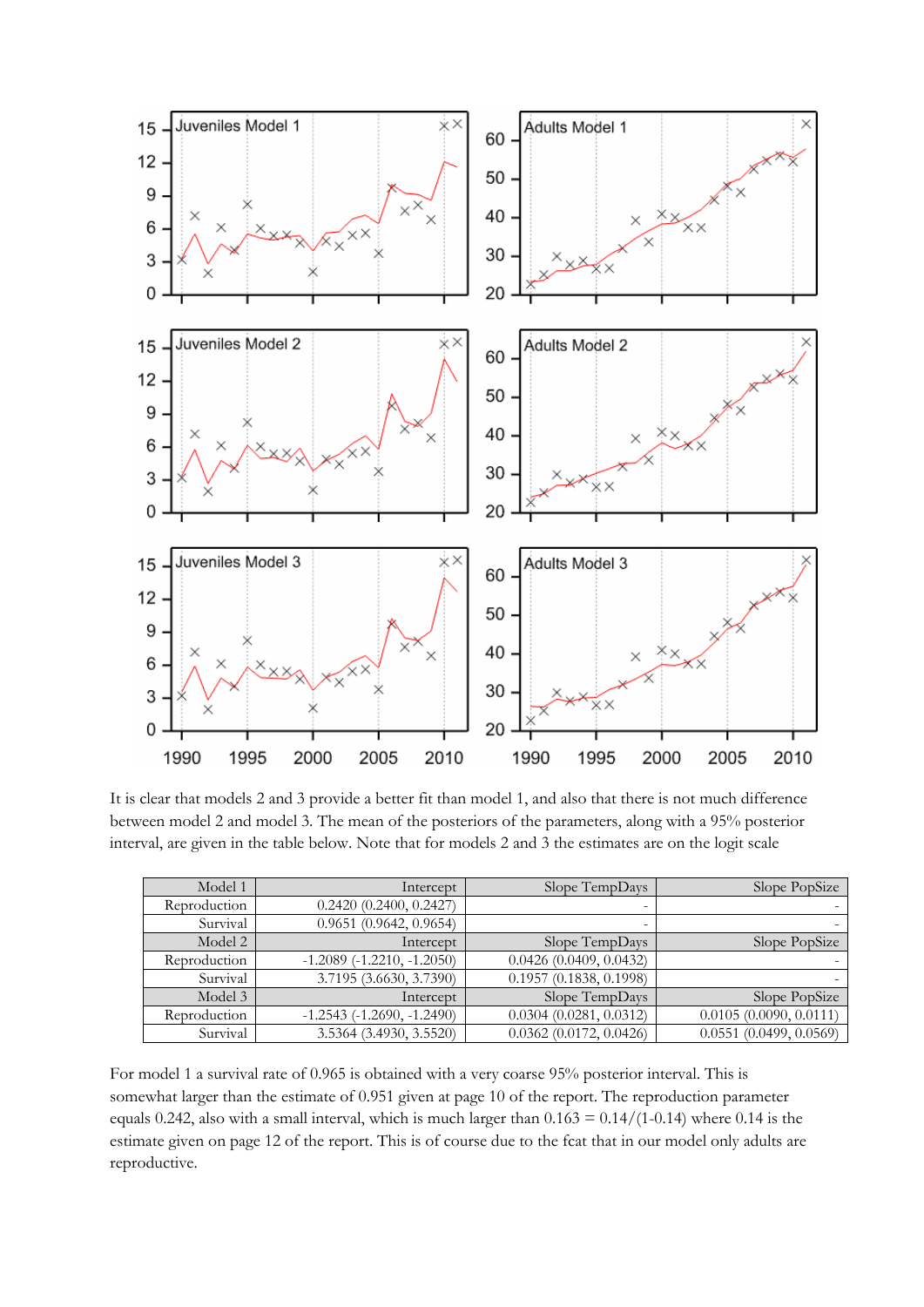For models 2 and 3 the 95% posterior intervals for the regression parameters do not include 0, indicating that the covariates are "significant". Moreover the effect of population size on both reproduction and survival is positive! This is opposite to the more usual density dependence. A graph of the fitted reproduction and survival parameters across time for the two models (black for model 2, red for model 3) is given below.



It is clear that the models for reproduction are more or less equivalent, while the models for survival are not. The density dependence model (model 3 in red) shows a more or less steady increase throughout the last two decades.

We consider model 2, with TempDays as covariate, as the more plausible model and used that to examine which harvest rate should be used to stabilize the population at 60k. Three scenarios were used:

- 1. using the estimates for model 1: reproduction  $= 0.2420$  and survival  $= 0.9651$
- 2. model 2 with TempDays = 7: reproduction = 0.2224 and survival = 0.9714
- 3. model 3 with TempDays = 12: reproduction =  $0.2614$  and survival =  $0.9890$

Two initial situations were examined

- A. We started with a population of 15k Juveniles, 11k sub-adults and 54k adults (80k in total) and used our now deterministic model with different harvest rates to determine the harvest rate at which the population is reduced to approximately 60k in 4 years. Note that the actual harvest rate is larger because of the larger vulnerability of juveniles.
- B. Secondly an initial population of 8k juveniles, 7k sub-adult and 45 adults (totalling 60k) was used to determine in the same way the harvest rate at which the population remains more or less stable.

In the table below the required harvest rates are given with the actual harvest rates in parenthesis. Also the resulting numbers that need to be harvested are given.

| Scenario | Rate for A  | Rate for B | Harvest for A   | Harvest for B |
|----------|-------------|------------|-----------------|---------------|
|          | 15.5 (17.8) | 10.6(12.2) | 15877 - 13241   | 8350          |
|          | 15.5 (17.   | 10.4(11.9) | $15662 - 12996$ | 8090          |
|          | 18.0(20.9)  | 13.1(15.2) | 19269 - 15873   | 0800          |

The required numbers that need to harvested according to this approach are comparable, maybe somewhat larger, to those that are reported at page 20 of the report.

For scenario 1 a yearly harvest of 8350 would keep the population stable at 60k. This could be compared to a more optimal 4-year strategy (in terms of numbers harvested) in which the population is allowed to grow during two years without harvesting after which two years are taken to return to a population size of 60k, admittedly a rather extreme strategy. This strategy requires yearly harvests of 0, 0, 20k and 17k giving a total harvest of 37k. This is approximately 4k more than 4 years with a harvest of 8350, i.e.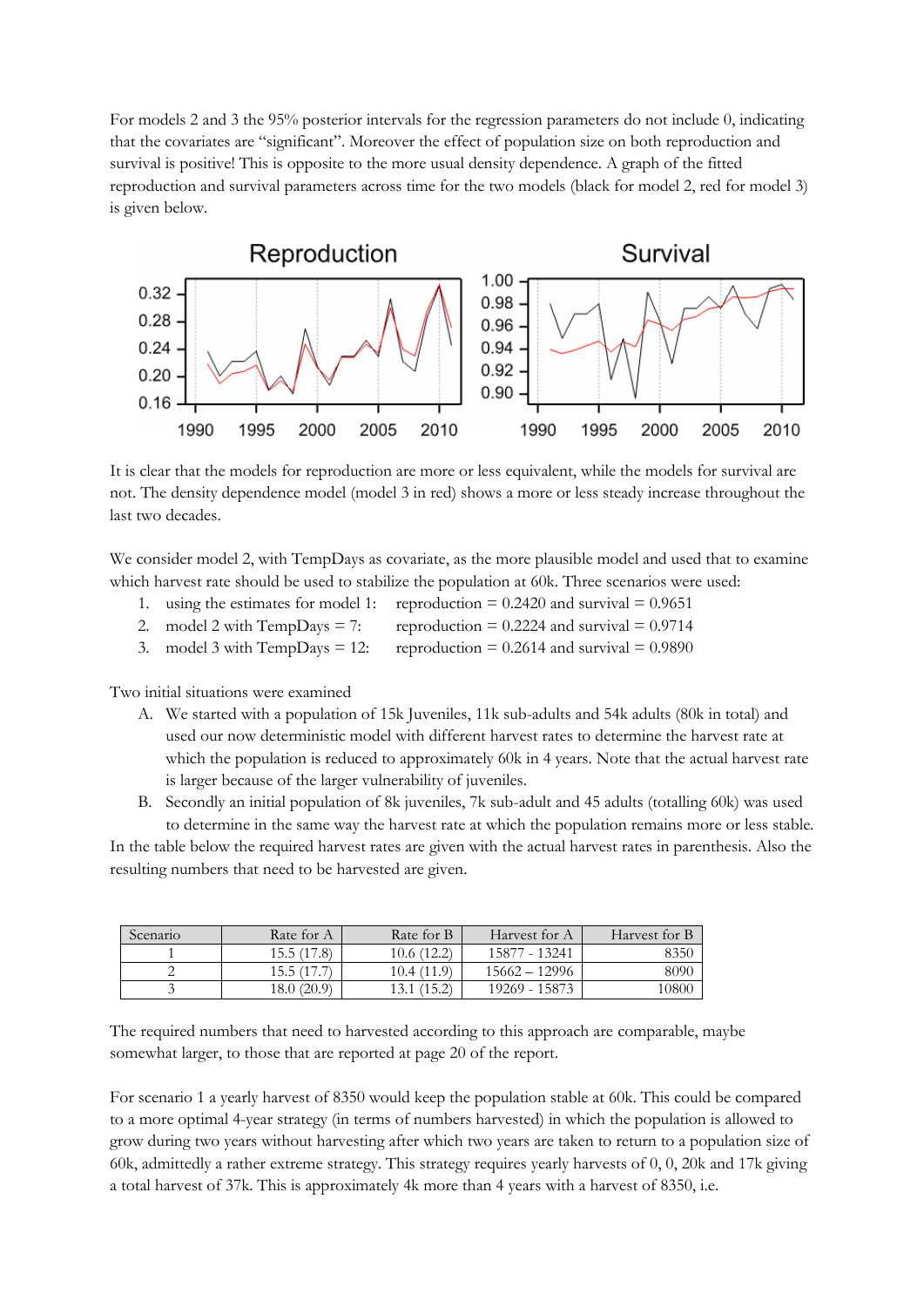approximately 1k per year. Also for scenario 2 the difference between the two strategies is 1k per year, while for scenario 3 it is 2k per year. These difference are rather small given the uncertainty about the state-space model and its parameters.

# **Discussion**

- 1. The alternative model can be used to estimate important population parameters without making the assumption that hunting mortality is some fixed fraction of total annual mortality. Moreover a three stage model, distinguishing sub-adults from adults, could be used. It must be stressed that the alternative model assumes that all natural mortality occurs during the winter, and that harvest only occurs before the census in November.
- 2. The model further assumes that natural survival is constant across juveniles, sub-adults and adults. Trying to fit a model with a different survival for juveniles failed because there is no information in the data to estimate such a parameter. This could be remedied in case there is some information about the age structure of the population.
- 3. The alternative model is a good start for an integrated population model (IPM). Such a model would require external data about reproduction (e.g. estimates of reproduction success) and/or external data about survival (e.g. using re-sighting of coloured bands), and/or information about the age structure of the population. One idea now is to supplement our model with the total annual survival rates which are available for the years 1990-2002. Setting up a full IPM model can however be a time-consuming task.
- 4. A combination of the alternative model (and their variants) and the adaptive harvest management approach in the report would be most welcome.
- 5. The question is whether a rather complicated (at least for us) adaptive system dynamics approach is necessary given the uncertainty about the model and its parameters. It seems that a simple approach with some different parameter values, as outlined above, is sufficient to get a quantitative idea of the harvest needed to reduce or to stabilize the population.

R code and datasets

## Define Settings library(R2OpenBUGS)  $ntimes = 100000$  $n.burnin = ntimes$  $n.$ iter = ntimes  $n$ .chains = 2 seed  $= 3$  $debug = TRUE$ ## Nodes to monitor monitor = c("Autumn0", "Autumn1", "Autumn2", "reproduction", "theta") ## Define OpenBugs model

 $model = function()$ { # Priors for the parameters reproduction  $\sim$  dunif(0,1)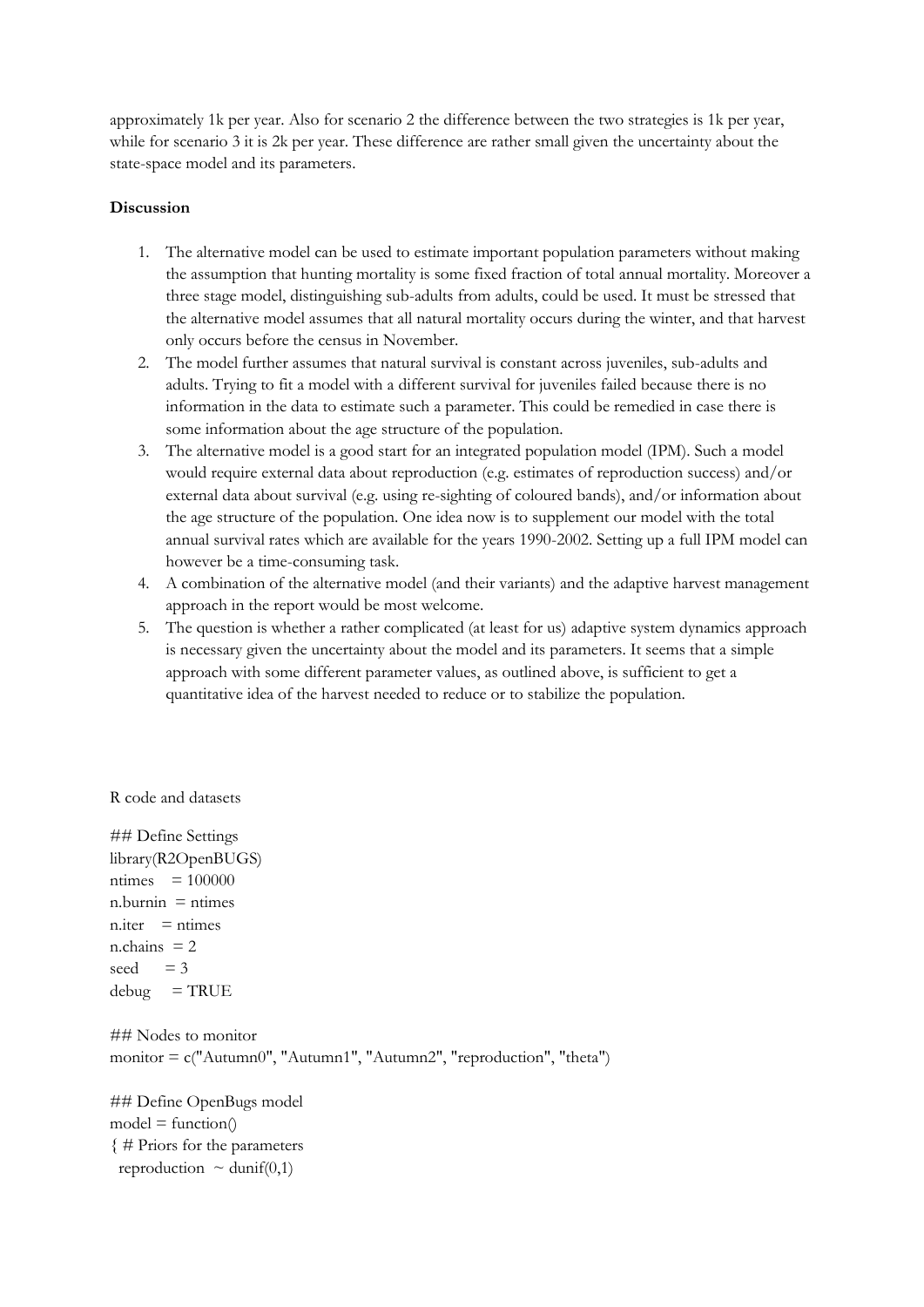```
theta \sim dunif(0,1)
  # Spring 
 Spring0[1] ~ dnorm(3000, 0.000001) % % I(1000,)
 Spring1[1] ~ dnorm(3000, 0.000001) %_% I(1000)
 Spring2[1] ~ dnorm(20000, 0.000001) %_% I(10000,)
 # Distribute harvest
 Fraction[1] <- harvest[1]/(2 *Spring0[1] + Spring1[1] + Spring2[1])
  Harvest0[1] <- 2*Fraction[1]*Spring0[1]
  Harvest1[1] <- 1*Fraction[1]*Spring1[1]
  Harvest2[1] <- 1*Fraction[1]*Spring2[1]
  # Autumn 
  Autumn0[1] <- round(max(Spring0[1] - Harvest0[1], 1000))
  Autumn1[1] <- round(max(Spring1[1] - Harvest1[1], 1000))
  Autumn2[1] <- round(max(Spring2[1] - Harvest2[1], 10000))
  Autumn12[1] <- Autumn1[1] + Autumn2[1]
 for (tt in 2:nt) \{\# System process
   # Spring 
  birthrate[tt] \leq (reproduction * theta * Autumn2[tt-1])
  Spring0[tt] \sim \text{dpois}(birthrate[tt])Spring1[tt] \sim dbin(theta, Autumn0[tt-1])
  Spring2[tt] \sim dbin(theta, Autumn12[tt-1])
   # Distribute harvest
  Fraction[tt] \langle- harvest[tt]/(2*Spring0[tt] + Spring1[tt] + Spring2[tt])
   Harvest0[tt] <- 2*Fraction[tt]*Spring0[tt]
   Harvest1[tt] <- 1*Fraction[tt]*Spring1[tt]
   Harvest2[tt] <- 1*Fraction[tt]*Spring2[tt]
   # Autumn 
   Autumn0[tt] <- round(max(Spring0[tt] - Harvest0[tt], 1000))
   Autumn1[tt] <- round(max(Spring1[tt] - Harvest1[tt], 1000))
   Autumn2[tt] <- round(max(Spring2[tt] - Harvest2[tt], 10000))
   Autumn12[tt] <- Autumn1[tt] + Autumn2[tt]
   }
 for (tt in 1:nt) \{\# Observation process
  \text{v0}[tt] \sim \text{dpois}(\text{Autumn0}[tt])y12[tt] \sim \text{dpois}(\text{Autumn12[tt]}) }
}
```
## Write model to text file write.model(model, "z.txt")

```
## Read Data and Inits from files
data = as. list (read. table("z.dat", header=T))
```